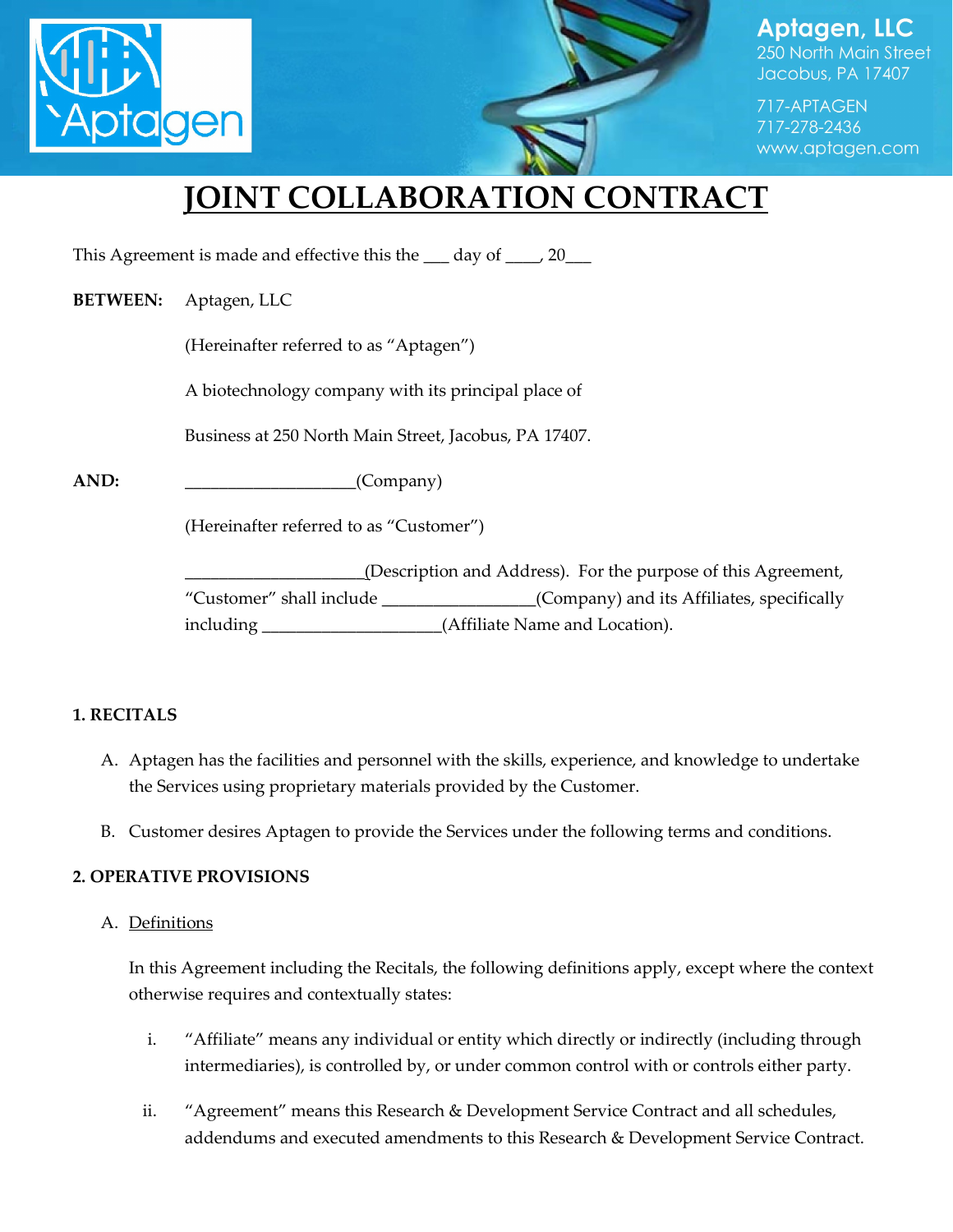

- iii. "Aptagen Background Technology" shall mean all Information Aptagen uses in providing Results, products and Services that is owned or controlled by Aptagen (other than as a result of Customer disclosing or providing the same to Aptagen); and which is not Work Product.
- iv. "Aptagen Process Improvement" shall mean any improvement to Aptagen Background Technology, including protocols, procedures and workflow, that does not incorporate any Materials provided by Customer or any Confidential Information of Customer or Customer IP.
- v. "Aptamer" means an RNA, DNA, modified nucleic acid, peptide reagent, or other compositions of matter (such as aptabodies) identified by Aptagen from random, randomized, or semi-random sequence libraries that binds to a specific target.
- vi. "Background IP" of a party means Intellectual Property belonging to or under the control of such party prior to the Effective Date or acquired/created by such party independent of this Agreement at any time.
- vii. "Commercialized Products" shall mean Licensed Products sold or offered for sale.
- viii. "Confidential Information" of a party means all Information provided by or on behalf of such party (the "Disclosing Party") to the other party (the "Receiving Party") in connection with this Agreement or any Services, whether before or after the Effective Date, and whether in oral, written, graphic, electronic or other form. However, Confidential Information of a Disclosing Party will not include any Information that the Receiving Party can demonstrate by competent evidence:
	- a) is known by the Receiving Party prior to receiving such Information from the Disclosing Party, as evidenced by the Receiving Party's pre-existing written records.
	- b) is hereafter furnished to the Receiving Party by a third party, as a matter of right and without restriction on disclosure, as evidenced by written records.
	- c) is independently developed by the Receiving Party without the use or knowledge of, or reliance upon, Information provided by the Disclosing Party and without any breach of this Agreement, as evidenced by written records.
- ix. "Deliverables" means the Materials, Results and reports identified as "DELIVERABLES" in Schedule C of this Agreement.
- x. "Effective Date" means the date at the commencement of this Agreement as set forth in the first line hereof.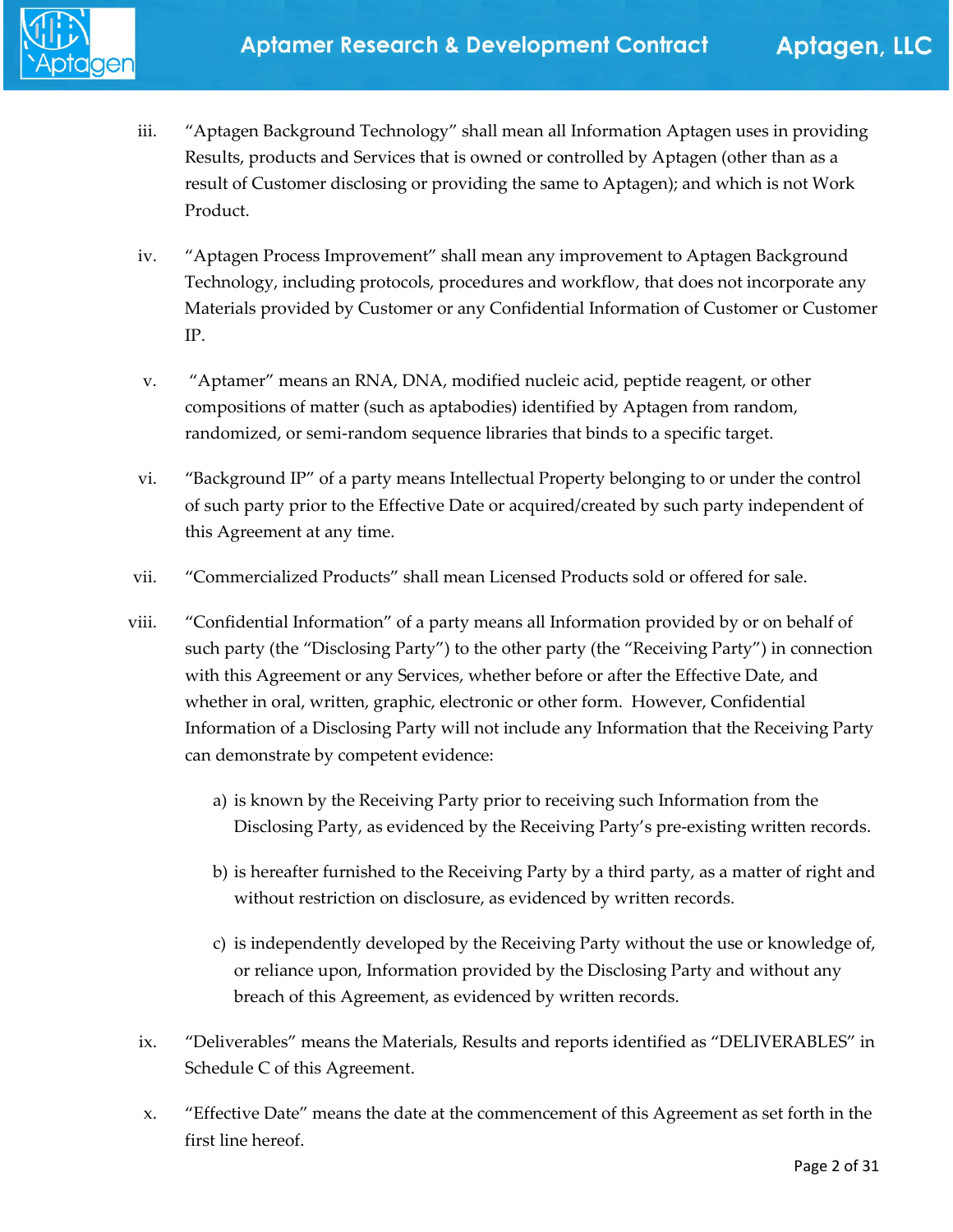

- xi. "Information" means all know-how, technical and financial information and other commercially valuable or sensitive information in any form, including inventions, trade secrets, methodologies, techniques, specifications, formulas, graphs, charts, drawings, biological materials, sequences, samples, devices, models, personal information, statements, projections, marketing data, list of customers and suppliers, standard operating procedures, protocols, templates, and any other materials or information of any description.
- xii. "Intellectual Property" means statutory and other proprietary rights of every nature, including copyrights, rights to inventions, patents and patent applications, know-how, trade secrets, material varieties, registered and unregistered trademarks, registered and unregistered designs, layouts, and rights to maintain the confidentiality.
- xiii. "Licensed Product" means products which include or incorporate Work Product or are described in or claimed by Patent Rights.
- xiv. "Materials" of a party means samples and other materials provided by such party to the other party (including but not limited to, in the case of Customer, the Materials described in Schedule A).
- xv. **"**Net Sales**"** means the gross amounts invoiced by Customer for sales of Commercialized Products to third parties, less the following deductions actually provided to unaffiliated entities:
	- a) cash, trade or quantity discounts;
	- b) credits, rebates or refunds; and
	- c) taxes (other than income taxes), duties and tariffs.
- xvi. "Patent Rights" shall mean patents or patent applications describing or claiming Work Product.
- xvii. "Patented Commercialized Products" shall mean Commercialized Products covered by a Valid Claim.
- xviii. "Personnel" of a party means such party's officers, employees, agents, representatives, subcontractors, and interns.
	- xix. "Research Plan" means the activities to be carried out by Aptagen during the Term as set out by Schedule B or as otherwise agreed upon by both parties in writing and set forth as an addendum to the Agreement.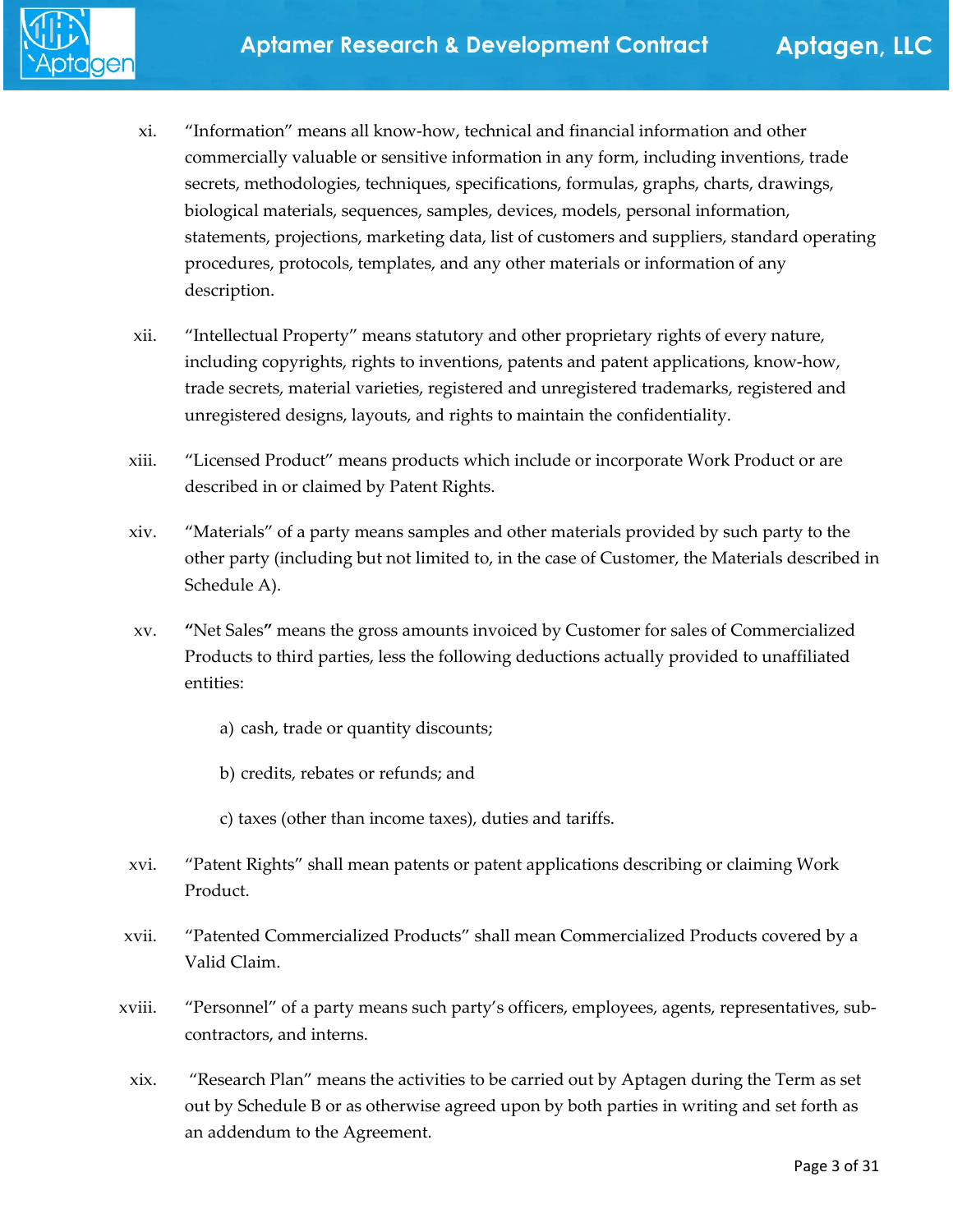- xx. "Results" means the data, Information, and Deliverables generated by or on behalf of Aptagen in the course of providing the Services.
- xxi. "Services" means the research and related services described in the Research Plan to be performed by Aptagen.
- xxii. "Target" means the target identified in the schedules to this Agreement.
- xxiii. "Term" means the term of this Agreement, or any extension agreed in writing by both parties and set forth as an addendum to the Agreement.
- xxiv. "Unpatented Commercialized Products" shall mean Commercialized Products not covered by any Valid Claim, including those which were previously covered by a Valid Claim but the applicable patent(s) expired or were revoked, disclaimed, abandoned or declared invalid or unenforceable or cancelled by the patent office or a court of competent jurisdiction in a decision that is unappealed or is no longer subject to appeal as a matter of right.
- xxv. "Valid Claim" shall mean on a country-by-country basis, a claim of an issued and unexpired patent included in the Patent Rights and covering Commercialized Products in a particular jurisdiction, which claim has not, in such jurisdiction been revoked, disclaimed, abandoned or declared invalid or unenforceable or cancelled by the patent office or a court of competent jurisdiction in a decision that is unappealed or is no longer subject to appeal as a matter of right.
- xxvi. "Work Product" means any and all Results and products developed in connection with providing the Services (including but not limited to all Aptamers and other Deliverables developed or discovered during the course of providing the Services that Aptagen is obligated to deliver to Customer under the Research Plan); but *excluding* Aptagen Process Improvements.

#### **3. PERFORMANCE OF SERVICES**

#### A. Performance of Services

i. The Customer hereby engages Aptagen to provide the Services and produce the Deliverables, and Aptagen hereby agrees to provide the Services and produce the Deliverables subject to the terms and conditions set forth in this Agreement. The parties acknowledge that Aptagen's provision of Services hereunder is non-exclusive in nature and that nothing in this Agreement precludes Aptagen from providing research or consulting services in the same subject area or manner to other persons, companies, and/or entities not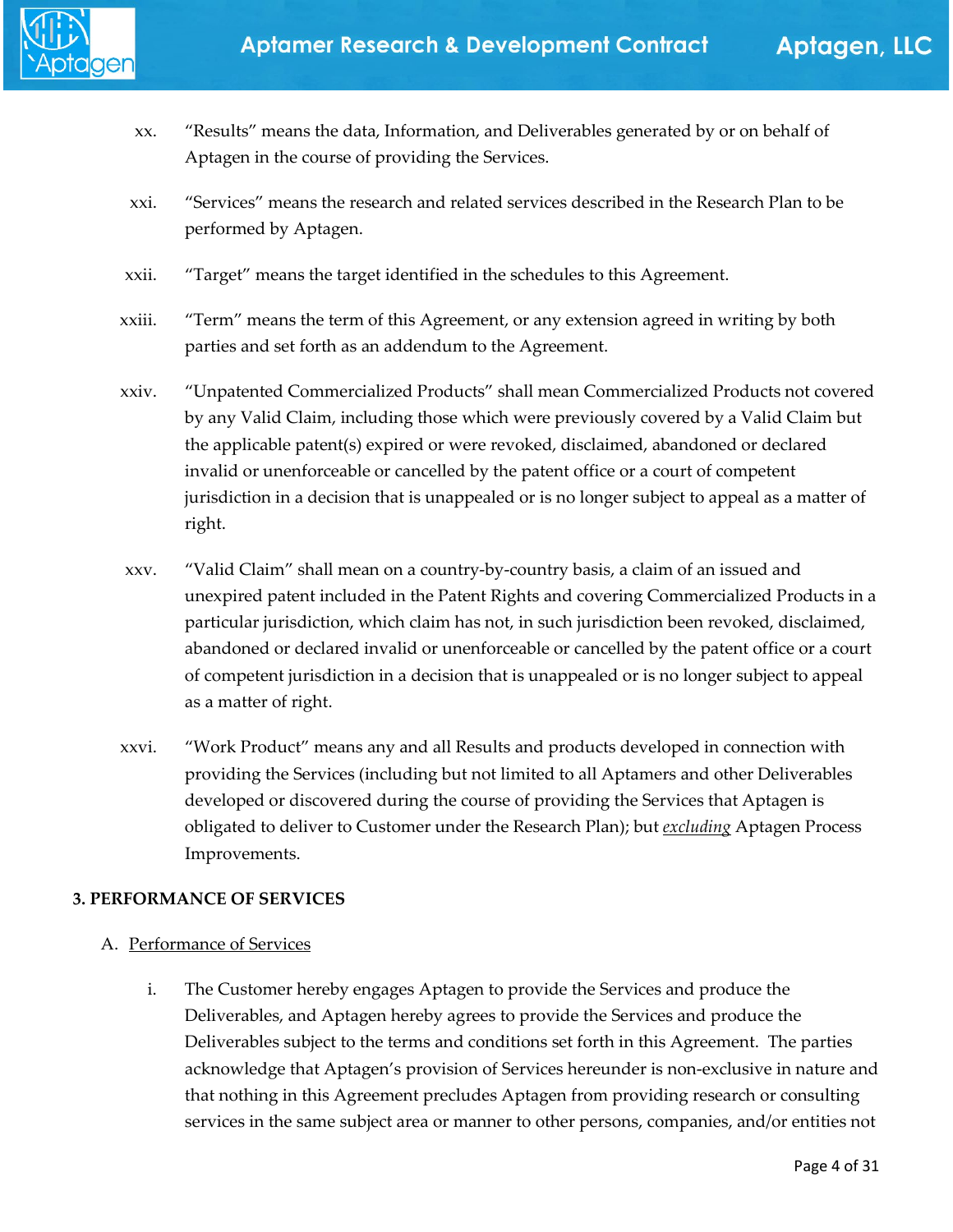

party to this Agreement, subject to Aptagen's compliance with sections 4 (Supply of Materials), 6 (Intellectual Property), and 10 (Confidentiality) of this Agreement.

ii. For the avoidance of doubt, all Services provided by Aptagen are considered research and development efforts and Customer accepts the risk that they may not produce a successful outcome. Producing Results and Deliverables are subject to numerous variables and limitations and as such Customer acknowledges that the desired Results may not be achieved. In addition, any work performed by Customer in furthering or completing the Services or generating data or Results will not in any way be controlled or warranted by Aptagen.

#### B. Conduct of the Services

The time frames for the various portions of the Services set forth in Schedule B are exemplary only, and not binding on Aptagen. It is understood that providing Services can take considerably longer than the times set forth, due to normal delays or to unexpected delays from natural or non-natural causes. However, Aptagen will make reasonable efforts to adhere to the schedule set forth in Schedule B, and will inform the Customer of any significant delays and explain the reasons for such delays if they occur. The Start Date shall be considered as the latter of receiving materials or receiving the upfront payment. Aptagen and Customer will conduct themselves:

- a) in a professional and diligent manner;
- b) to a standard of care and diligence in accordance with accepted scientific practice; and
- c) in accordance with all applicable laws and regulations and any approvals required.

#### C. Independent Contractor

- i. Aptagen is acting as an independent contractor and is solely responsible for the exercise of independent control and management over the Services and other work under this Agreement.
- ii. Aptagen will supply, at its own expense; all labor, equipment, tools, materials, and any other property required to fulfill its obligations under this Agreement, except as otherwise specified in this Agreement.
- iii. Housing may be provided during on-site training of Customer for the lesser of the duration of the Services or six (6) months, with terms defined in a separate Lease Agreement.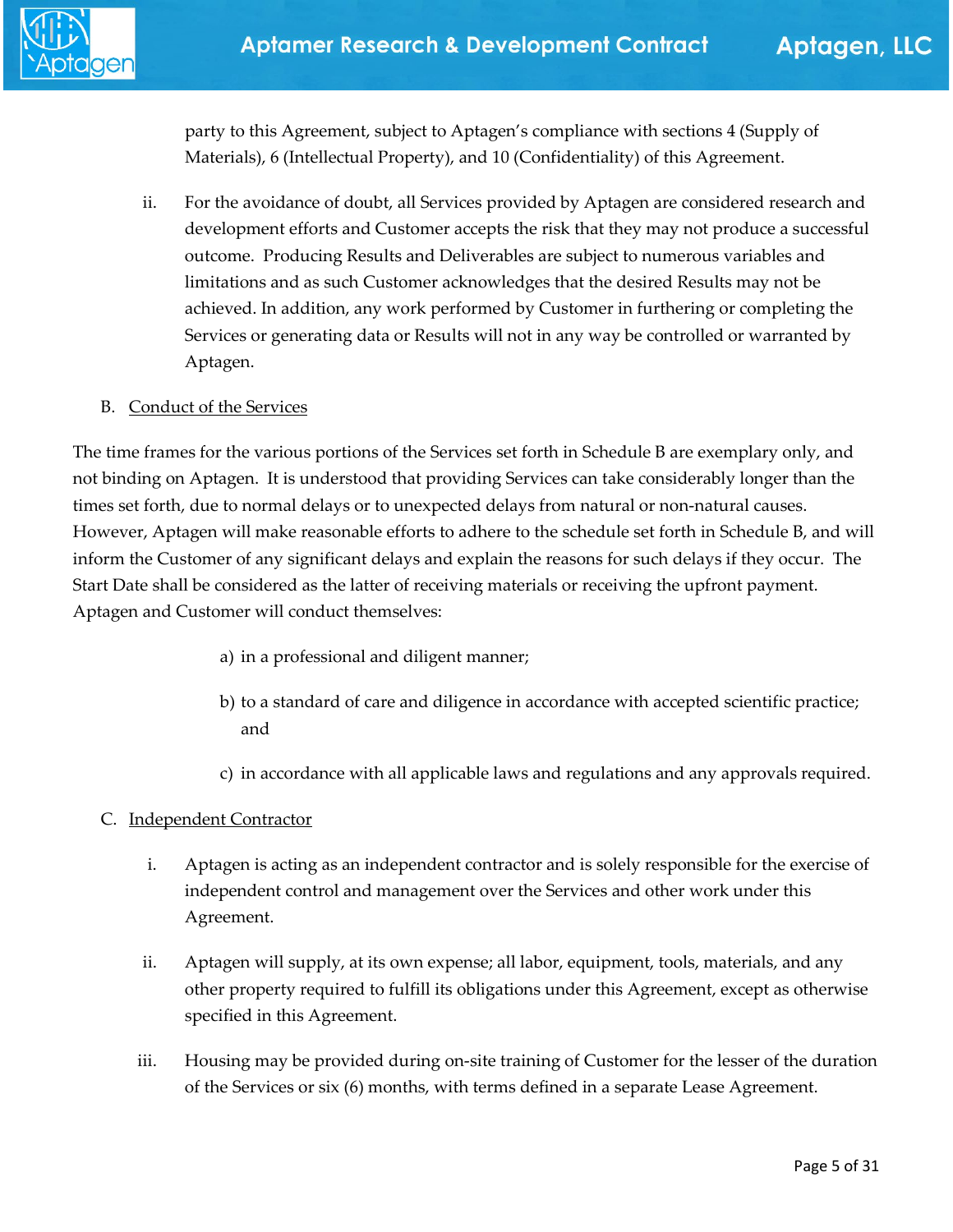

#### D. Sub-Contracting

Aptagen may sub-contract performance of any of its obligations or provision of commodity services under this Agreement to a third party, including but not limited to sequencing, oligo synthesis, and validation studies, without notice to or written consent of Customer. Otherwise, except as expressly contemplated by the Research Plan, Aptagen may not sub-contract its obligations under this Agreement to any separate or unknown third-party without the prior written consent of the Customer. If Aptagen elects to subcontract performance of any obligation or Services to a third party, Aptagen acknowledges that it is not released from the obligations set forth herein and is liable for all acts and omissions of the sub-contracting party as if they were the acts and omissions of Aptagen.

#### E. Results

All Results recorded and all Deliverables generated shall be delivered to Customer by Aptagen in a timely manner throughout the performance of the Services (or, as applicable, at such intervals as may be specified in the Research Plan). Subject to Aptagen's rights under Sections 6C and 10F below, Customer shall have the right to review, publish, disclose and use any Results and Deliverables as Customer, in its sole discretion, deems appropriate, including, without limitation, in submission to any U.S. or foreign regulatory authority. Promptly following completion of the Services, Aptagen will provide Customer with all Deliverables, Results, Materials and a written summary of the Services completed, all of which shall be the sole property of Customer (but subject to Aptagen's rights under Sections 6C below).

#### F. Records

- i. Subject to the obligations of confidentiality set forth in Article 10, Aptagen shall retain in its possession copies of Results and other documents and Information related to or resulting from the performance of this Agreement as required for regulatory, legal, or insurance purposes and to exercise its rights and obligations under this Agreement.
- ii. Aptagen will maintain such documents and Information for a period of three (3) years or for a time period required by applicable FDA guidelines, whichever is longer. Aptagen shall have the right to destroy any and all such documents and Information at any time after the time period specified above, provided that Aptagen provides Customer with 60 days' prior written notice of its intent to destroy such documents and Information. Upon Customer's written request delivered prior to expiration of such 60-day period, Aptagen shall transfer such documents and Information to Customer or its designee at Customer's expense.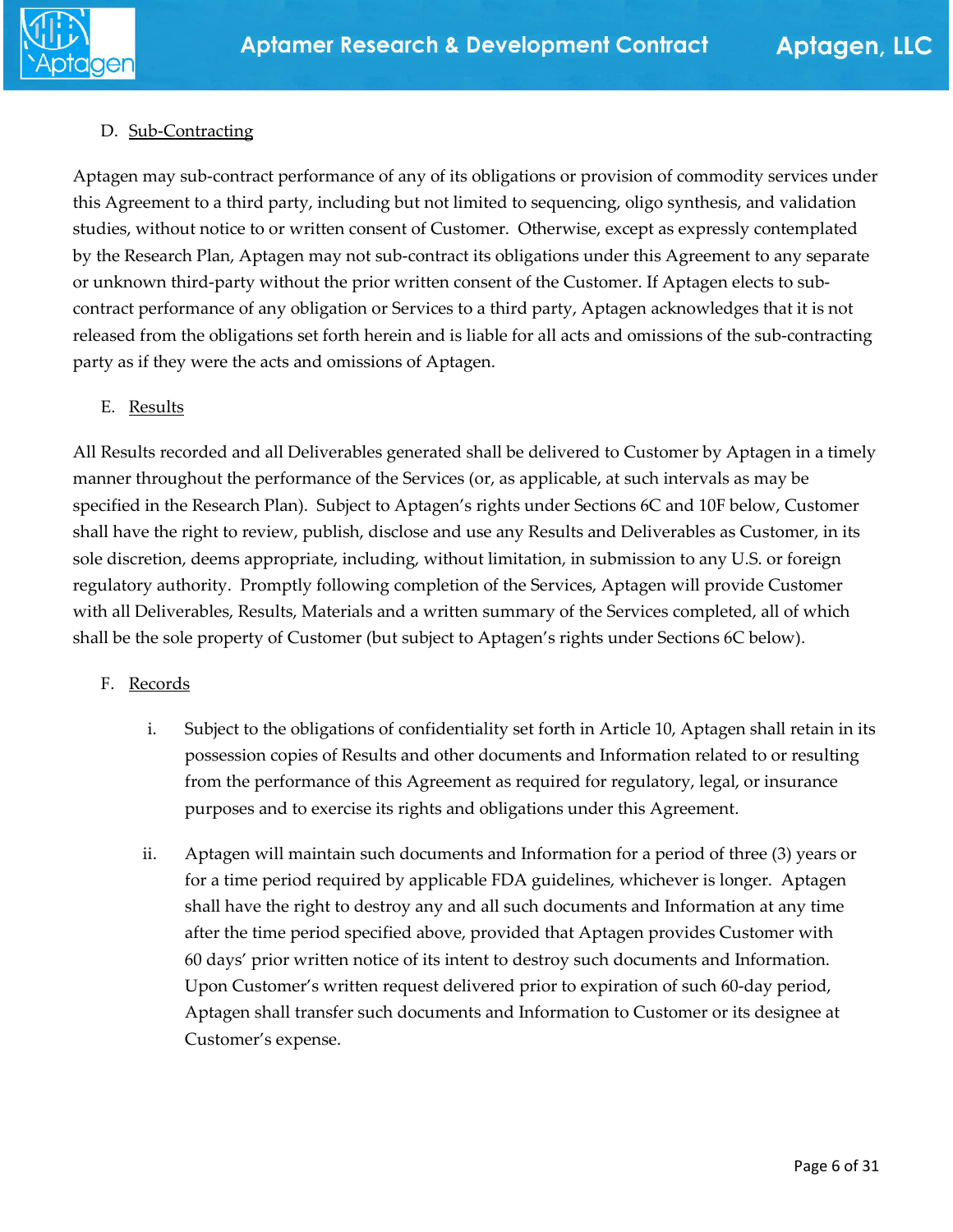#### **4. SUPPLY OF MATERIALS**

#### A. Customer's supply of Materials

Customer will supply any Materials required for Aptagen's performance of the Services to Aptagen as soon as practical after the Effective Date, and shall complete the information about the Materials set forth in Schedule A.

#### B. Restriction on Use of Customer Materials

- i. The Materials provided by Customer (collectively, "Customer Materials") shall be used solely as required to perform the Services and shall not be used in testing involving human subjects. Aptagen agrees to use, handle, and store all Customer Materials in compliance with any and all applicable governmental regulations relating to the handling or use of such Materials.
- ii. Access to Customer Materials will be limited to the Personnel of Aptagen requiring such access for the purpose of Aptagen's performance of its obligations under this Agreement.
- C. Return of Materials

Aptagen agrees that all Customer Materials remain the property of the Customer. Within ten (10) Business Days following the expiration of the Term or termination of this Agreement, or upon written request by Customer, Aptagen shall either return all unused Customer Materials and related reagents to Customer or, at Customer's discretion, destroy such Customer Materials and reagents.

#### **5. FEES AND PAYMENT**

- A. Fees
	- i. Customer agrees to pay Aptagen for Services rendered in accordance with Schedule C. Customer shall not be liable for any amount in excess of the amounts specified in Schedule C without prior authorization from Customer.
	- ii. In the event that Aptagen completes a project ahead of schedule, Aptagen may immediately invoice for any remaining balance due for the total amount specified in Schedule C.
	- iii. In the event that Aptagen is not able to achieve the desired results within the anticipated time, Customer will have the option to extend the project on a monthly basis for a pro-rated or agreed upon monthly fee in accordance with Schedule C.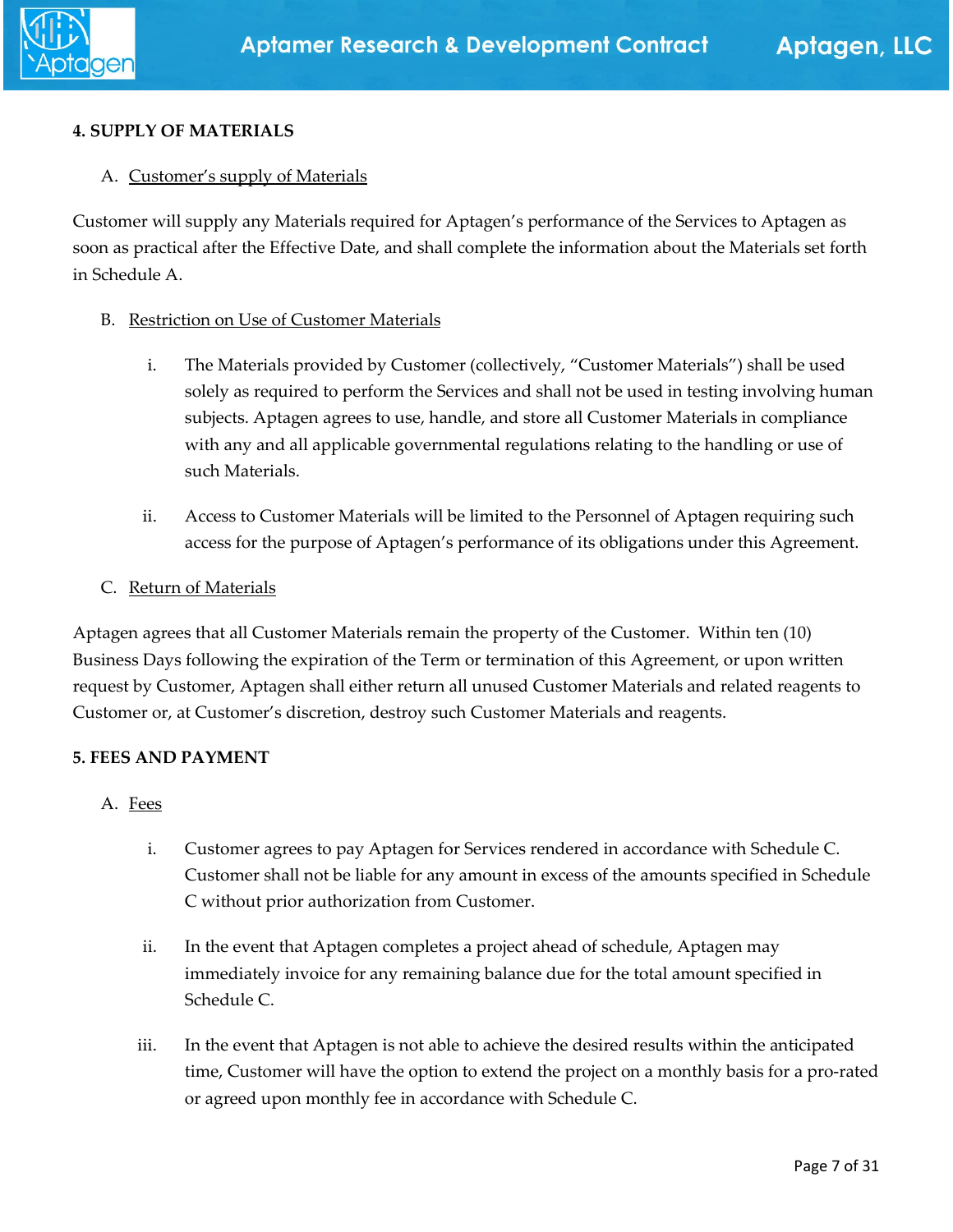

#### B. Payment

All invoices are "Net 30", that is, payments are due thirty (30) days from the date of the invoice. All past due amounts shall bear interest at the rate of four percent (4%) per month until paid in full.

#### C. Tax Implications

The Services provided by Aptagen are research and development services and under current Pennsylvania law are not taxable services. No sales taxes will be charged in addition to the fees outlined in Schedule C, unless the applicable law is changed.

#### D. Manufacturing Exclusivity

In exchange for onsite training and mentorship, Customer agrees to assign exclusive manufacturing rights of aptamers resulting from these Services to Aptagen. Aptagen commits to increasing its infrastructure to support anticipated manufacturing demand. However, in the event Aptagen cannot meet Customer demand, Customer has the right to buy out of this clause at a value of \$175,000 per target.

#### **6. INTELLECTUAL PROPERTY AND PATENT RIGHTS**

#### A. Research License

- i. To the extent that a license under any of Customer's Background IP is needed or used by Aptagen to carry out the Services, the Customer grants Aptagen a non-exclusive, royaltyfree license, without the right to sublicense, under such Customer Background IP for the sole purpose of conducting the Services in accordance with this Agreement during the Term.
- ii. The Customer shall retain all rights, title, and interests in and to its Background IP, and Aptagen shall retain all rights, title and interests in and to its Background IP and the Aptagen Background Technology. Each party acknowledges and agrees that, except as expressly set forth in Section 6.A(i) or Sections 7C or 7D, nothing contained in this Agreement shall be construed as granting, expressly or by implication, to such party any right or license to Background IP or Patent Rights or Intellectual Property of the other party.

#### B. Work Product; Aptagen Process Improvements

i. Aptagen shall promptly disclose to Customer in writing all Work Product arising under this Agreement. Aptagen agrees to assign and hereby does assign all rights, title and interest to Work Product, including all Patent Rights and related Intellectual Property (collectively, "Customer IP") to Customer, and Aptagen shall cooperate with Customer, at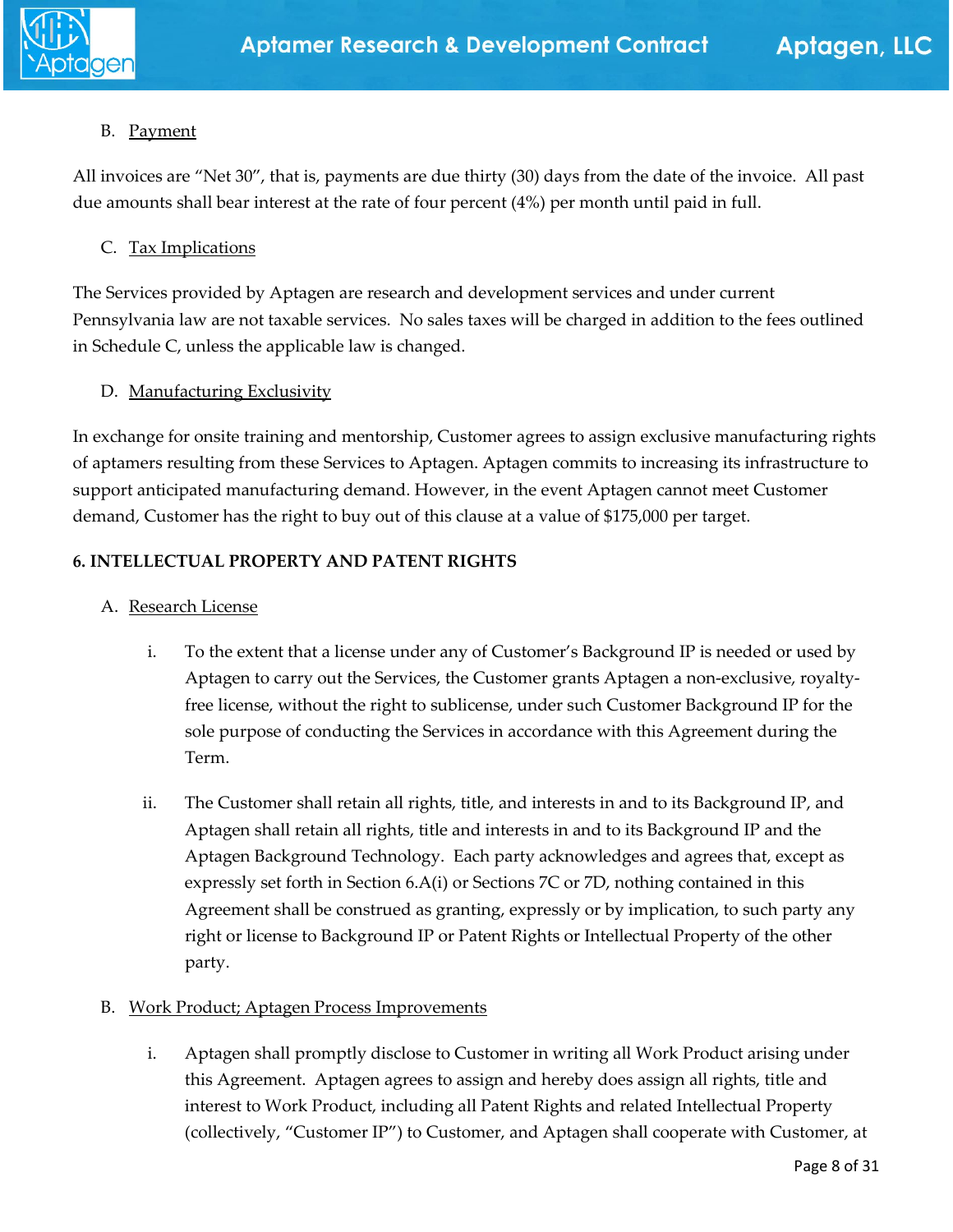

Customer's expense at the rate of \$500 per hour, in aiding Customer in perfecting assignment, filing, maintaining, prosecuting and enforcing Customer IP.

- ii. All rights to Aptagen Process Improvements, including all Intellectual Property and patents and patent applications pertaining to such Aptagen Process Improvements, shall be owned exclusively by Aptagen.
- C. Aptagen License Rights

If Customer terminates this Agreement under Section 7A and Customer fails to make payment of outstanding invoices as set forth in Section 7A or (iii) Aptagen terminates this Agreement under Section 7B, Customer shall grant Aptagen or its designee: an exclusive (including exclusivity against Customer), worldwide, royalty-free license, under all Patent Rights owned by Customer, and grant Aptagen all rights under the terms set forth in the attached Exclusive License (Schedule D) and such additional terms as the parties may negotiate and agree. The provisions of Section 10(F) notwithstanding, Aptagen shall also have the right as part of any such exclusive license to use information related to Work Product, Deliverables, and Results to support any Aptagen patent filings without prior approval or consent of Customer. This right to an exclusive license (i) is subject to and dependent upon execution of said Exclusive License by the parties, and (ii) may be enforced by Aptagen by an action for specific performance, injunction or otherwise, without waiver of monetary damages.

#### **7. TERMINATION**

#### A. Termination for Convenience

Customer may cancel this Agreement at any time with or without cause by giving at least thirty (30) days written notice to Aptagen. Customer is responsible for all outstanding invoices and invoices to be billed for work performed as of the date of notice of termination. In the event of a cancellation by Customer, all paid invoices are non-refundable and all unpaid outstanding invoices will become due immediately in addition to a final pro-rated invoice for any non-invoiced work performed as of the date of termination.

#### B. Termination for Breach or Insolvency

In addition to any other remedies available by law or in equity, either party may terminate this Agreement by written notice to the other party that the other party is in material breach of any provision of this Agreement, and where the party in breach has failed to cure the breach within thirty (30) days of receipt of the written notice from the other party. Either party may also terminate this Agreement where the other party has filed for bankruptcy, been declared insolvent or been placed in receivership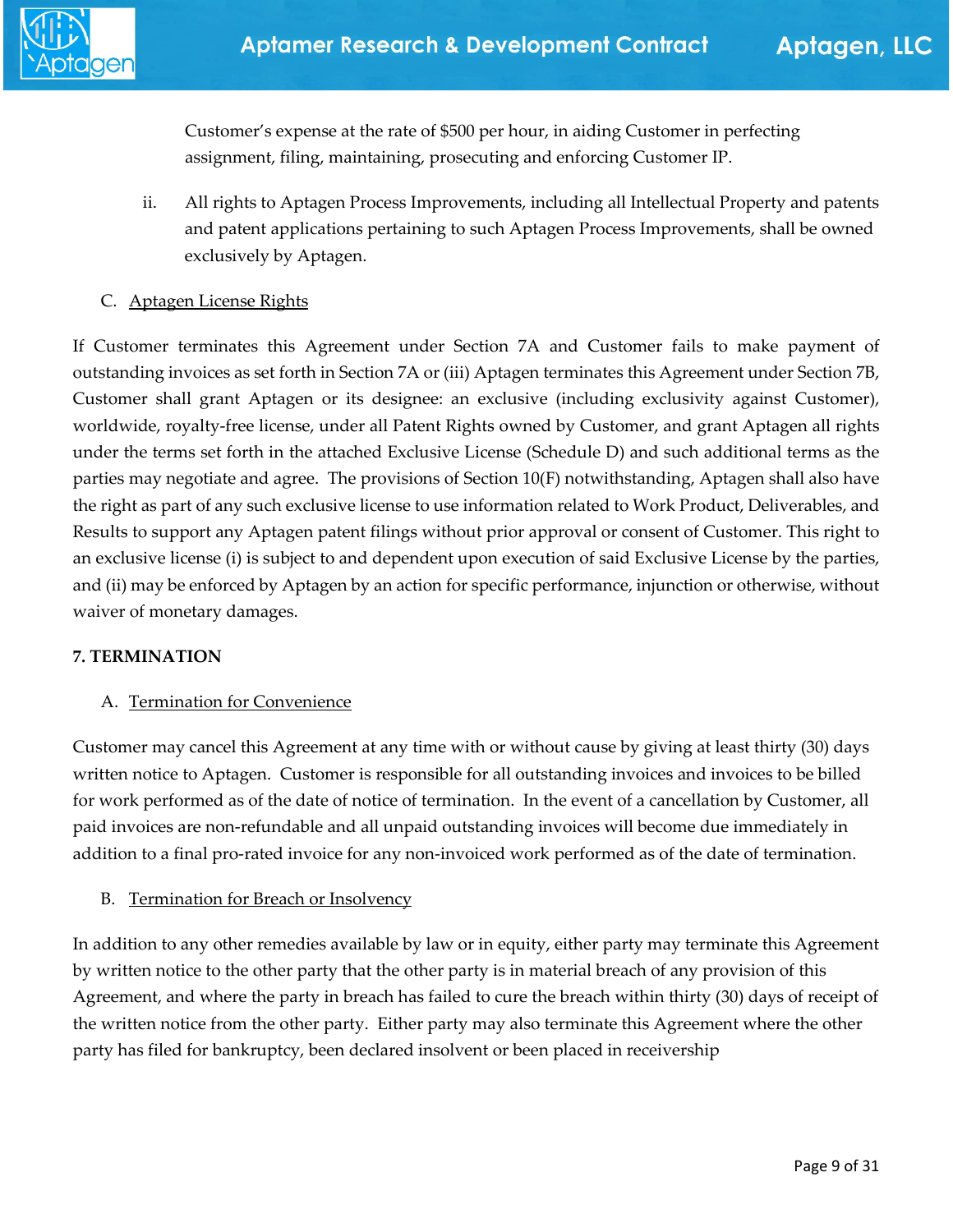#### C. Consequences of Termination by Customer or by Aptagen for Breach by Customer

In the event of termination of this Agreement (i) by Customer under Section 7A and Customer fails to make payment of outstanding invoices as set forth in Section 7A or (ii) by Aptagen under Section 7B for Customer's breach or bankruptcy, receivership or insolvency, Aptagen maintains its immediate license rights under Section 6C.

#### D. Survival of Provisions

Expiration or termination of this Agreement will not relieve the parties of any obligation accruing prior to such expiration or termination. All obligations of Sections 3.E (Results), 3.F (Records), 4.B (Restriction on Use of Customer Materials), 4.C (Return of Materials), and obligations of Articles 6 (Intellectual Property), 7 (Termination), 8 (Warranties), 9 (Indemnities), 10 (Confidentiality), 11 (Notices), 12 (Miscellaneous), and 13 (Interpretation Principles) will survive expiration or any termination of this Agreement.

#### **8. WARRANTIES AND REPRESENTATIONS**

#### A. Aptagen Warranties

Aptagen warrants that it has the resources, skills, knowledge, and ability necessary to perform the Services and meet its obligations under this Agreement. Aptagen makes no warranty or representation as to whether the Services, Results, Deliverables, Work Product or Licensed Products infringe patents or misappropriate or otherwise violate the intellectual property rights of any third party.

#### B. Customer Warranties

Customer warrants and represents that to the best of its knowledge, Materials it has or will provide to Aptagen do not infringe patents or misappropriate or otherwise violate the intellectual property rights of any third party.

#### C. Mutual Warranties

Each party warrants to the other party, as of the Effective Date and during the Term of the Agreement, that:

- a) it has the power and authority to enter into and perform its obligations under this Agreement and that the execution of this Agreement by it has been duly and validly authorized;
- b) its obligations under this Agreement are valid, binding, and enforceable against it in accordance with their terms, notwithstanding assignment of this Agreement, or assignment or license of Patent Rights; and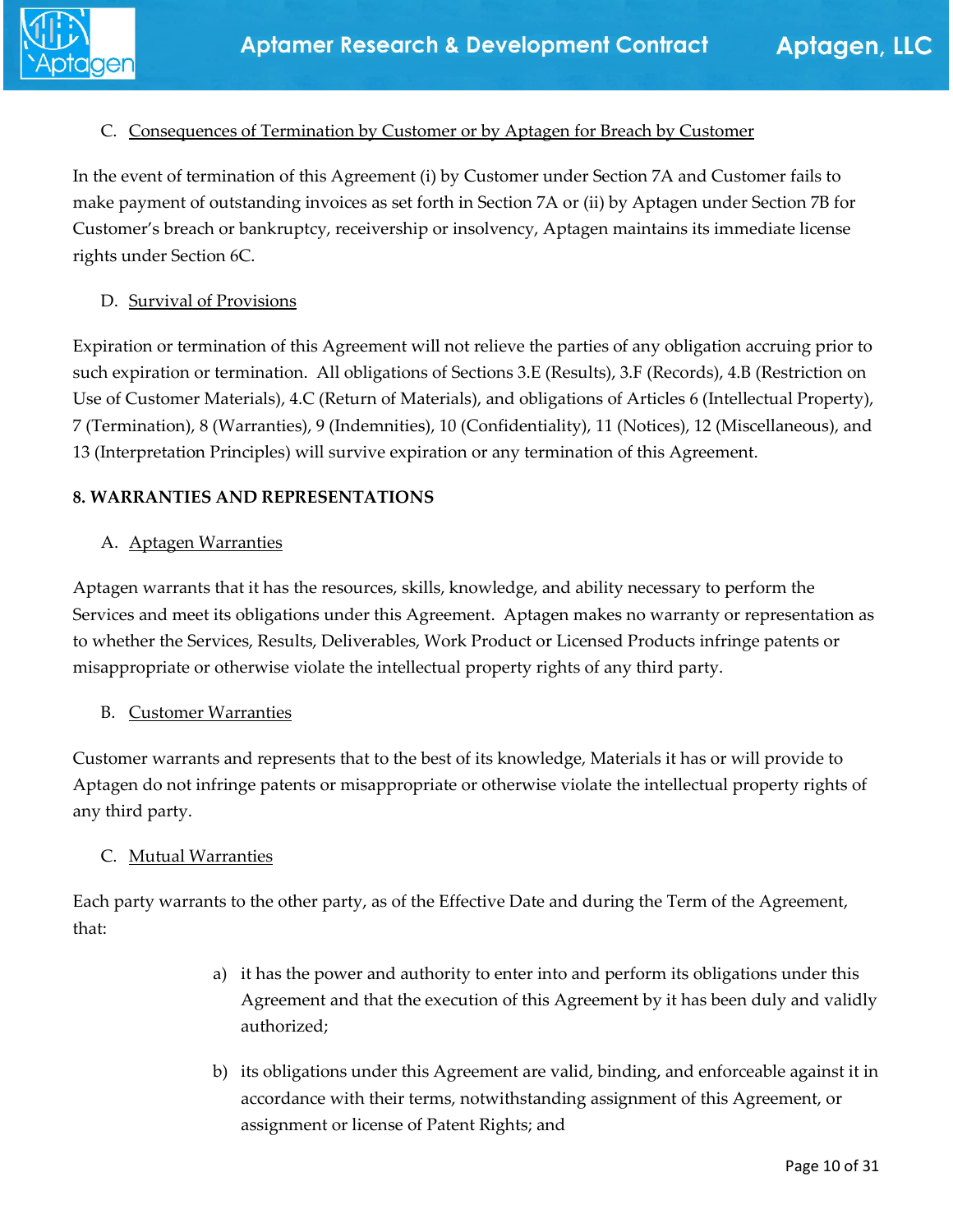

c) this Agreement and its performance do not contravene any of its other obligations or undertakings by which it is bound.

#### D. Disclaimer of Implied Warranties

EXCEPT AS EXPRESSLY STATED IN THIS AGREEMENT, NO REPRESENTATIONS OR WARRANTIES WHATSOEVER, WHETHER EXPRESS OR IMPLIED, INCLUDING WARRANTIES OF MERCHANTABILITY, FITNESS FOR A PARTICULAR PURPOSE, NON-INFRINGEMENT, OR NON-MISAPPROPRIATION OF THIRD PARTY INTELLECTUAL PROPERTY RIGHTS, ARE MADE OR GIVEN BY OR ON BEHALF OF A PARTY, AND ALL REPRESENTATIONS AND WARRANTIES, WHETHER ARISING BY OPERATION OF LAW OR OTHERWISE, ARE HEREBY EXPRESSLY EXCLUDED.

#### E. Limitation of Liability

- a) Except for breach of section 10 (Confidentiality), in no event shall either party be liable to the other party for exemplary or punitive damages, arising out of or in connection with this Agreement; *provided, however,* that this section 8.E shall not be construed to limit either party's indemnification obligations with respect to third party claims under Article 9.
- b) Mutual Limitation on Liability. Neither party will be liable for breach-of-contract damages that are indirect or consequential, arising from the failure to perform the services or manufacture a product.
- c) Mutual Maximum Liability. Neither party's total aggregate liability under this agreement will exceed the total amount Customer pays to Aptagen under this agreement.

#### **9. INDEMNITIES**

#### A. Aptagen Indemnity

Subject to section 9.C, Aptagen will indemnify, hold harmless, and defend Customer, its Affiliates, and their respective Personnel (collectively, "Customer Indemnitees") from and against any and all losses, claims, damages, liabilities, expenses and costs, including reasonable legal expense and attorneys' fees ("Losses") to which any such Customer Indemnitee may become subject as a result of any claim, demand, action or other proceeding by any third party ("Third-Party Claim") to the extent such Losses arise out of (a) the breach by Aptagen of any obligation, representation or warranty made by it under this Agreement; (b) the gross negligence or willful misconduct of any Aptagen Indemnitee; or (c) the development, manufacture, use, handling, storage, sale or other disposition by or on behalf of Aptagen of any Work Product, Licensed Product, Commercialized Product, Results or Deliverables; except, in each case, to the extent such Losses result from the material breach by Customer of any representation, warranty, covenant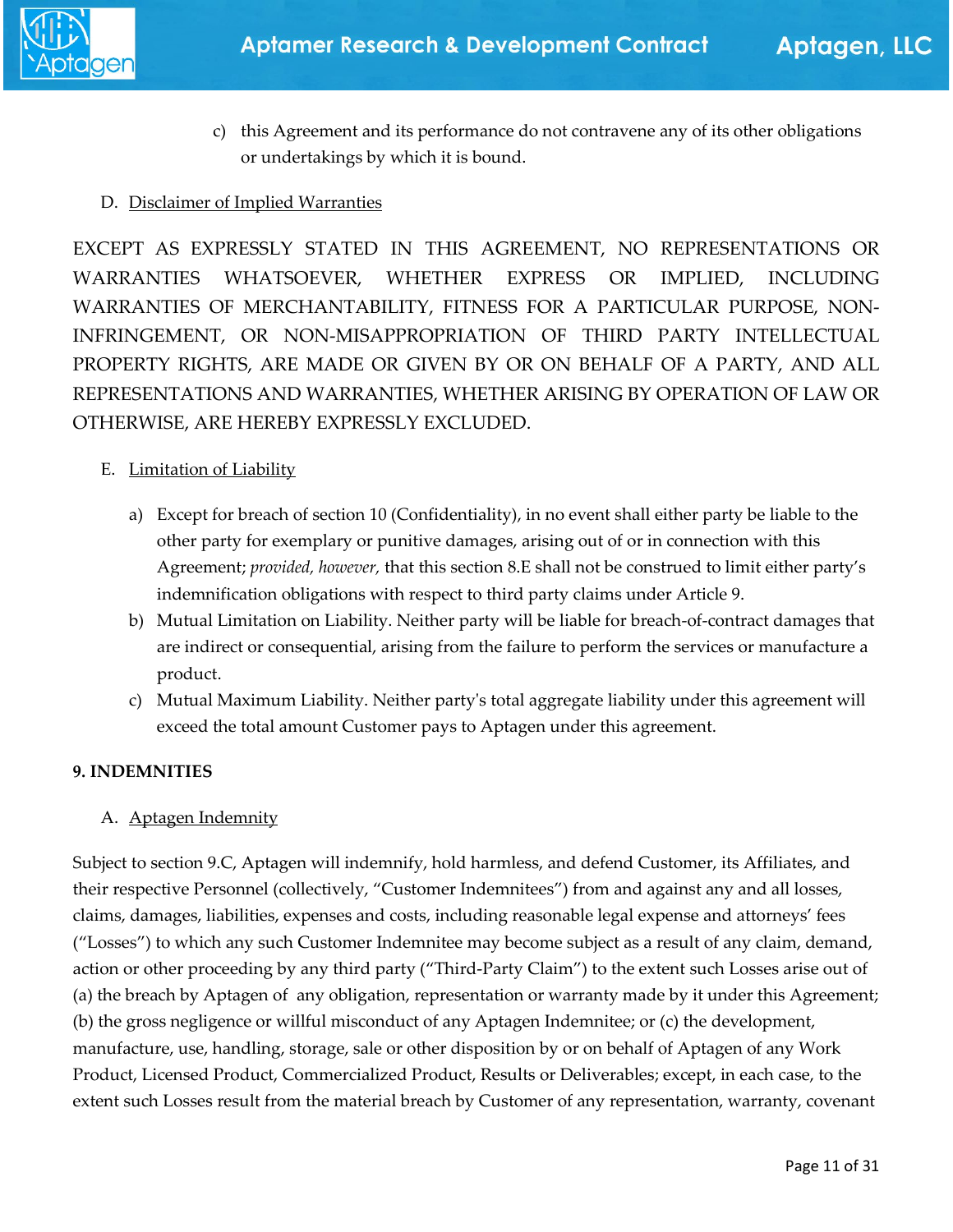

or agreement made by it under this Agreement or the gross negligence or willful misconduct of any Customer Indemnitee.

#### B. Customer Indemnity

Subject to section 9.C, the Customer will indemnify, hold harmless, and defend Aptagen, its Affiliates, and their respective Personnel (collectively, "Aptagen Indemnitees") from and against any and all Losses to which any Aptagen Indemnitee may become subject as a result of any Third-Party Claim to the extent such Losses arise out of: (a) the breach by Customer of any obligation, representation or warranty made by it under this Agreement; (b) the gross negligence or willful misconduct of any Customer Indemnitee; or (c) the development, manufacture, use, handling, storage, sale or other disposition by or on behalf of the Customer of any Work Product, Licensed Product, Commercialized Product, Results or Deliverables; except, in each case, to the extent such Losses result from the material breach by Aptagen of any obligation, representation or warranty made by it under this Agreement or the negligence or willful misconduct of any Aptagen Indemnitee.

#### C. General Conditions of Indemnification

A party's agreement to indemnify, defend and hold the other party (the "Indemnified Party") and its related entities harmless is conditioned upon the Indemnified Party: (a) providing written notice to the first party (the "Indemnifying Party") of any Third-Party Claim arising out of the indemnified activities within 30 days after the Indemnified Party receives written notice of such Third-Party Claim; (b) permitting the Indemnifying Party to assume full responsibility and authority to investigate, prepare for and defend against any such Third-Party Claim; and (c) assisting the Indemnifying Party, at the Indemnifying Party's expense, in the investigation of, preparation for and defense of any such Third-Party Claim. The Indemnifying Party shall not settle any Third-Party Claim without the prior written consent of the Indemnified Party, not to be unreasonably withheld, unless the settlement involves only the payment of money. So long as the Indemnifying Party is actively defending the Third-Party Claim in good faith, the Indemnified Party shall not settle or compromise any such Third-Party Claim without the written consent of the Indemnifying Party. If the Indemnifying Party does not assume and conduct the defense of the Third-Party Claim as provided above, (a) the Indemnified Party may defend against, consent to the entry of any judgment, or enter into any settlement with respect to such Third-Party Claim in any manner the Indemnified Party may deem reasonably appropriate (and the Indemnified Party need not consult with, or obtain any consent from, the Indemnifying Party in connection therewith), and (b) the Indemnifying Party shall remain responsible to indemnify the Indemnified Party as provided in this Article 9.

#### D. Insurance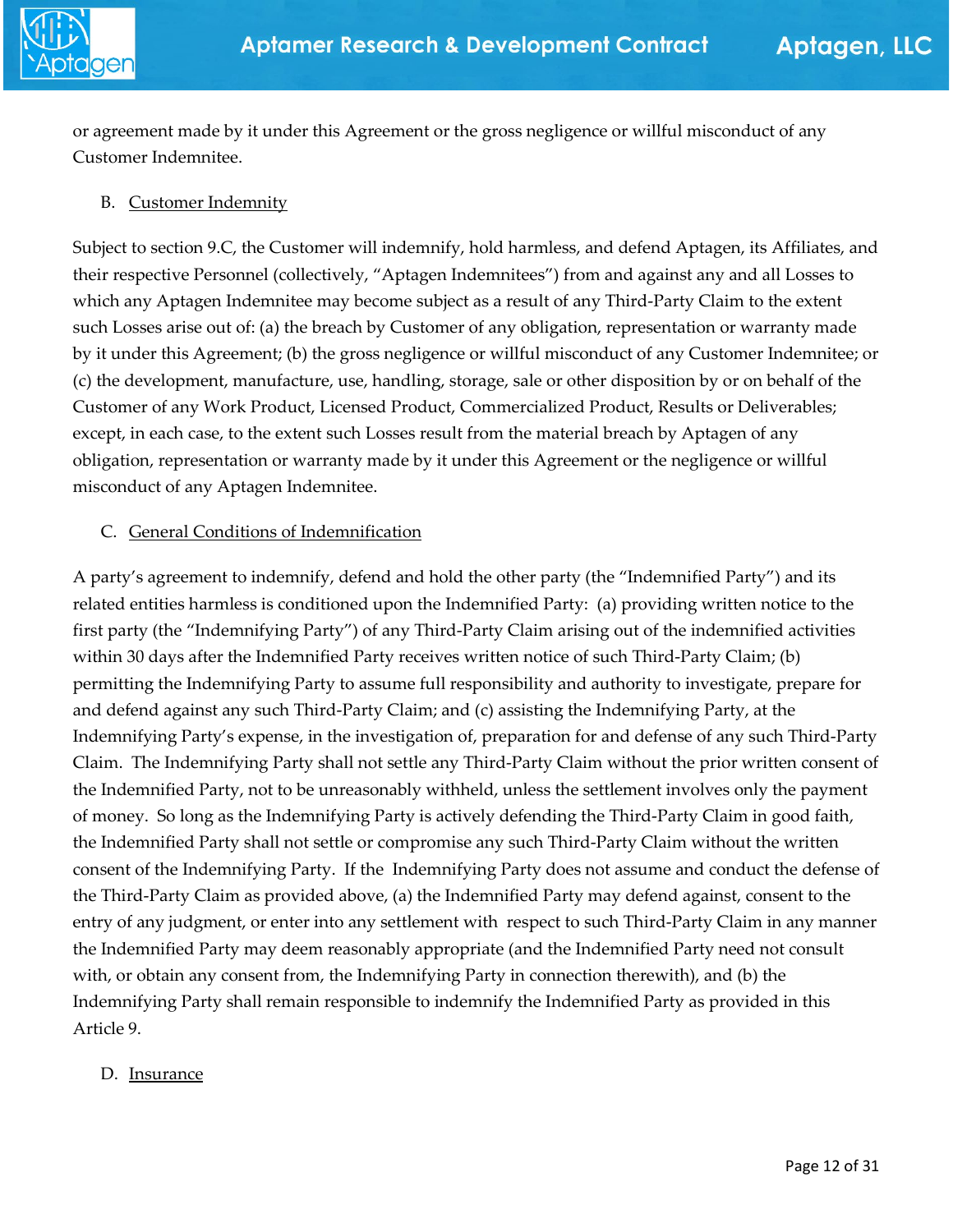Each Party shall procure and maintain commercial general liability insurance, including product liability insurance, adequate to cover its indemnification obligations under this Article 9. It is understood that such insurance shall not be construed to create a limit of either Party's liability with respect to its indemnification obligations under this Article 9. Each such insurance policy must provide reasonable coverage for all claims with respect to any Licensed Products or Commercialized Products manufactured, used, sold, licensed or otherwise distributed by such Party. Each Party shall provide the other Party with written evidence of such insurance upon request.

#### **10. CONFIDENTIALITY**

#### A. Protection of Confidential Information

- i. Subject to section 10.B, a Receiving Party must, in respect to any Confidential Information of the Disclosing Party to which the Receiving Party has access:
	- a) not disclose any such Confidential Information or use any such Confidential Information for any purpose, except (1) as expressly authorized by, and in compliance with, this Agreement, (2) as permitted by section 10.B, or (3) to its Personnel or Affiliates who require access to such information to accomplish the purposes of this Agreement;
	- b) use at least the same standard of care as it uses to protect its own Confidential Information (but no less than reasonable care);
	- c) notify the Disclosing Party promptly upon discovery of any unauthorized use or disclosure of the Confidential Information; and
	- d) take all action necessary to maintain the strict confidentiality of the Confidential Information.

#### B. Authorized Disclosure

Notwithstanding Section 10.A, the Receiving Party may disclose Confidential Information, without violating its obligations under this Agreement, to the extent the disclosure is required by applicable law or by a valid order of a court or other governmental body having jurisdiction, provided that the Receiving Party gives reasonable prior written notice to the Disclosing Party of such required disclosure and, at the Disclosing Party's request and expense, cooperates with the Disclosing Party's efforts to obtain a protective order preventing or limiting the disclosure.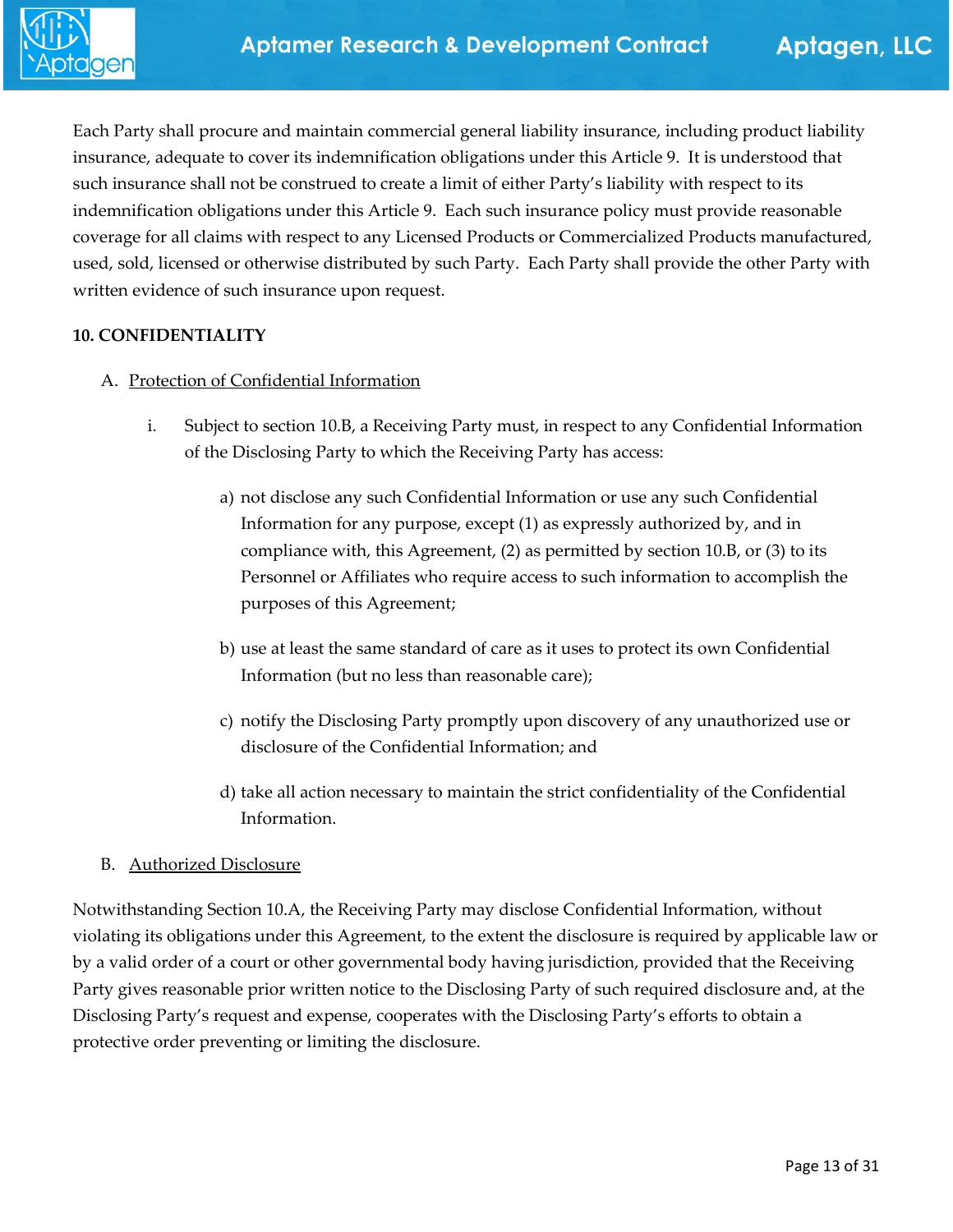#### C. Acknowledgement

The Receiving Party shall, upon written notice by the Disclosing Party, return to Disclosing Party all documents and tangible manifestations of Confidential Information received pursuant to this Agreement, or shall destroy all copies and reproductions thereof, provided that the Receiving Party may retain a single copy in a safe and secure location for the purpose of evidencing compliance with the terms of this Section 10.

#### D. Use of Name

Neither party shall, without prior written authorization of the other party, use in any advertising, publicity, or sales promotional material, or in any publication, the name of the other party or its Personnel, except as may be required for regulatory filing purposes.

#### E. Disclosure of the Agreement

Neither party may disclose information about or disclose this Agreement to any third party, except if such third party is seeking to acquire equity or debt interest in, acquire assets of, or provide funding to that party; provided that such third party has undertaken obligations to keep this Agreement and all information about it confidential.

#### F. Aptagen Right to Publish

Aptagen retains the right to publish information about Work Product, Deliverables and Results provided that, prior to submission for publication Aptagen makes available to Customer such information in its proposed final form and incorporates into such final form any edits to such information that are requested by Customer in Customer's sole discretion and: (i) Aptagen obtains the written consent of Customer; or (ii) more than eighteen (18) months have passed from Aptagen submitting to Customer all Work Product, Deliverables and Results (Customer having had sufficient time to file for patent protection on the subject matter in the draft manuscript) ; or (iii) Termination of the Agreement (Section 7).

#### **11. NOTICES**

#### A. Form of Official Notice

A notice, approval, consent or other communication in connection with this Agreement must be sent, in writing, to the party to be notified at its address(es) given below, or at any address such party has previously designated by prior written notice to the other, and may be sent by prepaid post, courier, secured digital transmission, or facsimile transmission.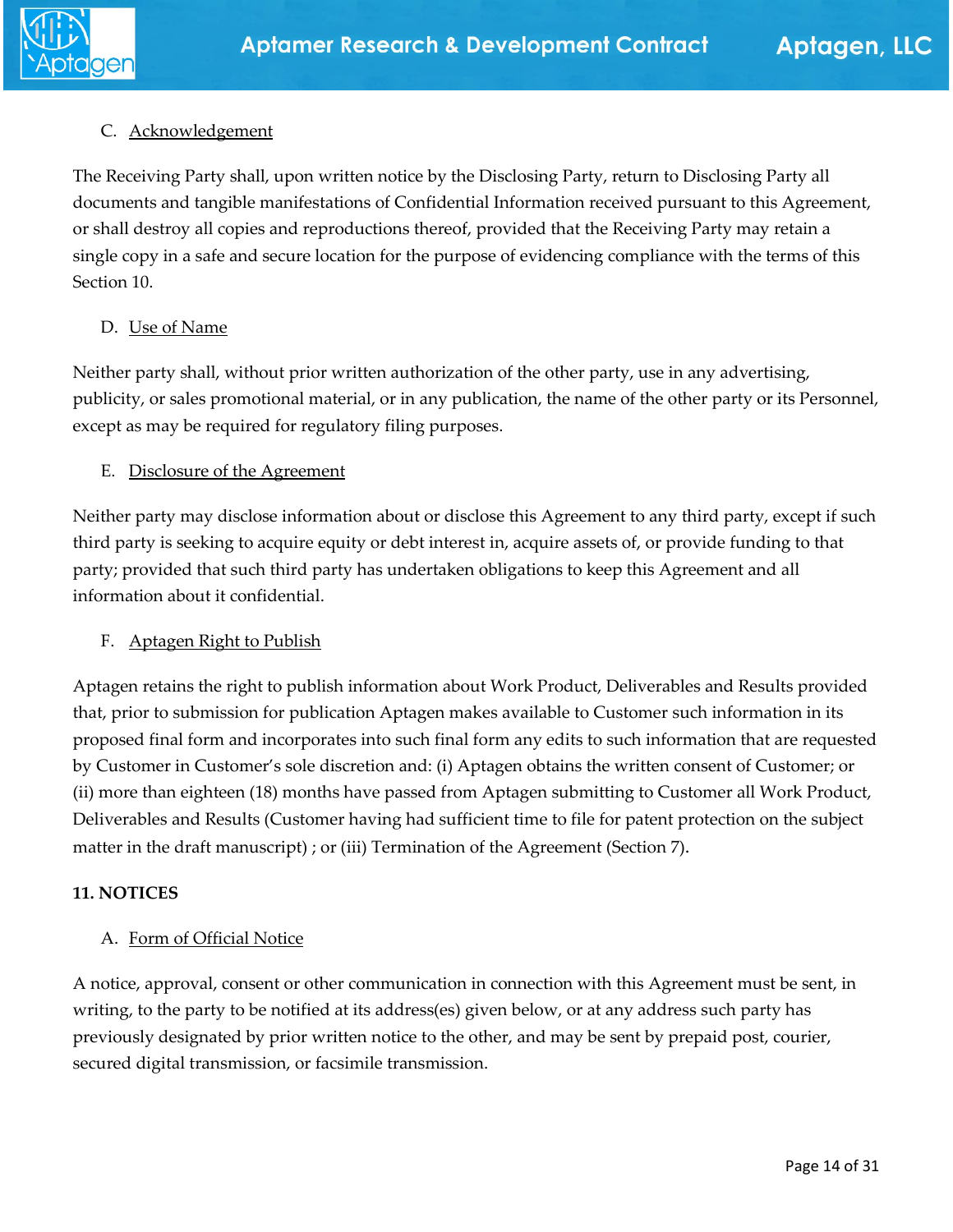

Aptagen, LLC

| <b>ATTN: ADMINISTRATION</b>                                                                                          |           |
|----------------------------------------------------------------------------------------------------------------------|-----------|
| 250 North Main Street                                                                                                |           |
| Jacobus, PA 17407                                                                                                    |           |
| Ph: 717-278-2436                                                                                                     |           |
| Fax: 717-278-2436                                                                                                    |           |
| admin@aptagen.com                                                                                                    |           |
|                                                                                                                      |           |
| b) (Company)                                                                                                         |           |
| <u> 1989 - Johann Barn, mars ar breithinn ar breithinn ar breithinn ar breithinn ar breithinn ar breithinn ar br</u> | (Address) |
| (Address)                                                                                                            |           |
|                                                                                                                      |           |
|                                                                                                                      |           |
|                                                                                                                      |           |
|                                                                                                                      |           |

a)Aptagen, LLC

B. Receipt of Notice

A notice, approval, consent or other communication in connection with this Agreement will be taken to have been received:

- a) five (5) Business Days after confirmed date of sending if sent by registered post;
- b) at the time confirmed by the courier, if sent by courier; or
- c) twenty-four (24) hours after date of transmission as represented by the machine from which the transmission originated if the machine is able to indicate that the transmission was successfully sent in its entirety, if sent by digital or facsimile transmission.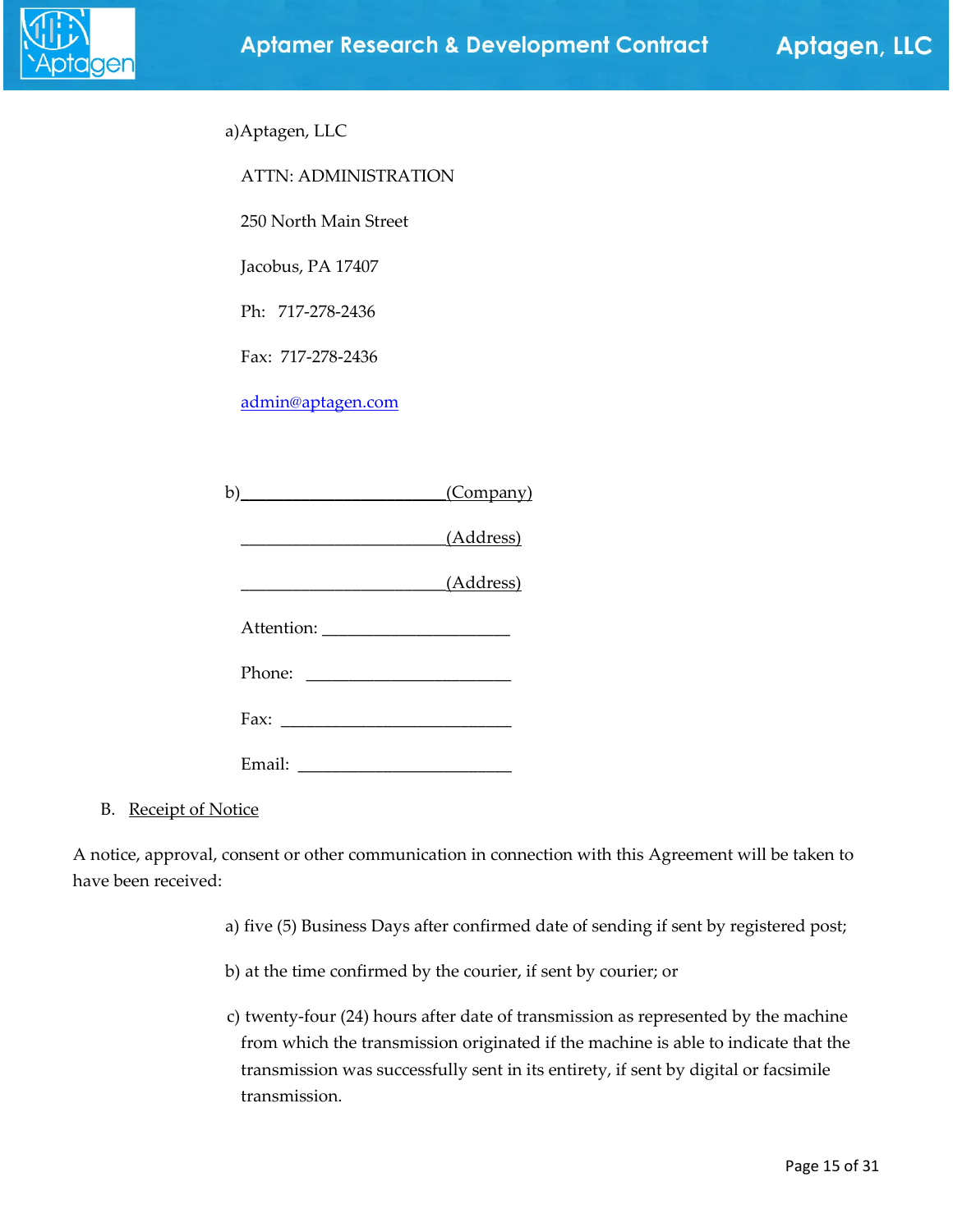

#### **12. MISCELLANEOUS**

#### A. Governing Law and Jurisdiction

This Agreement shall be governed by the laws of the Commonwealth of Pennsylvania, USA and controlling United States Federal Law without regard to any conflicts of law provisions, except that the validity or enforceability of intellectual property rights shall be subject to an evaluation under the law of the country in which the intellectual property rights were applied for or have been issued. If any provision is deemed by a court of competent jurisdiction to be unlawful or unenforceable, it will not affect the validity and enforceability of the remaining provisions. The parties consent to the jurisdiction of the state and federal courts in the Commonwealth of Pennsylvania, and waive any challenge to venue in any such courts, for all disputes arising from or relating to this Agreement.

#### B. Attorney's Fees

If any action at law or in equity is brought to enforce or interpret the provisions of this Agreement, the prevailing party in such action shall be awarded its attorneys' fees and costs incurred.

#### C. Amendment

This Agreement may only be amended by a written instrument signed by an authorized representative of each party.

#### D. Assignment

Neither party may assign this Agreement without the prior written consent of the other party; *provided, however,* that a party may assign this Agreement without the other party's consent: (a) in connection with the transfer or sale of all or substantially all of the assets or business of such party to which this Agreement relates, whether by merger, sale of stock, sale of assets or otherwise; or (b) to an Affiliate of such party. Any attempted assignment of this Agreement not in compliance with this section 12.C shall be null and void. No assignment shall relieve either party of the performance of any obligation or royalty or payment obligations that such party may then have under this Agreement. This Agreement shall inure to the benefit of and be binding upon each party hereto, its successors and permitted assigns, subsidiaries and affiliates. Notice of any permitted assignment of this Agreement must be provided to the other party as promptly as practicable.

#### E. Non-Waiver

No failure or delay of one of the parties to insist upon performance of any of its rights under this Agreement shall operate as a waiver thereof, nor shall any other single or partial exercise of such rights preclude any other further exercise of any rights or remedies provided by law. Any waiver by a party of a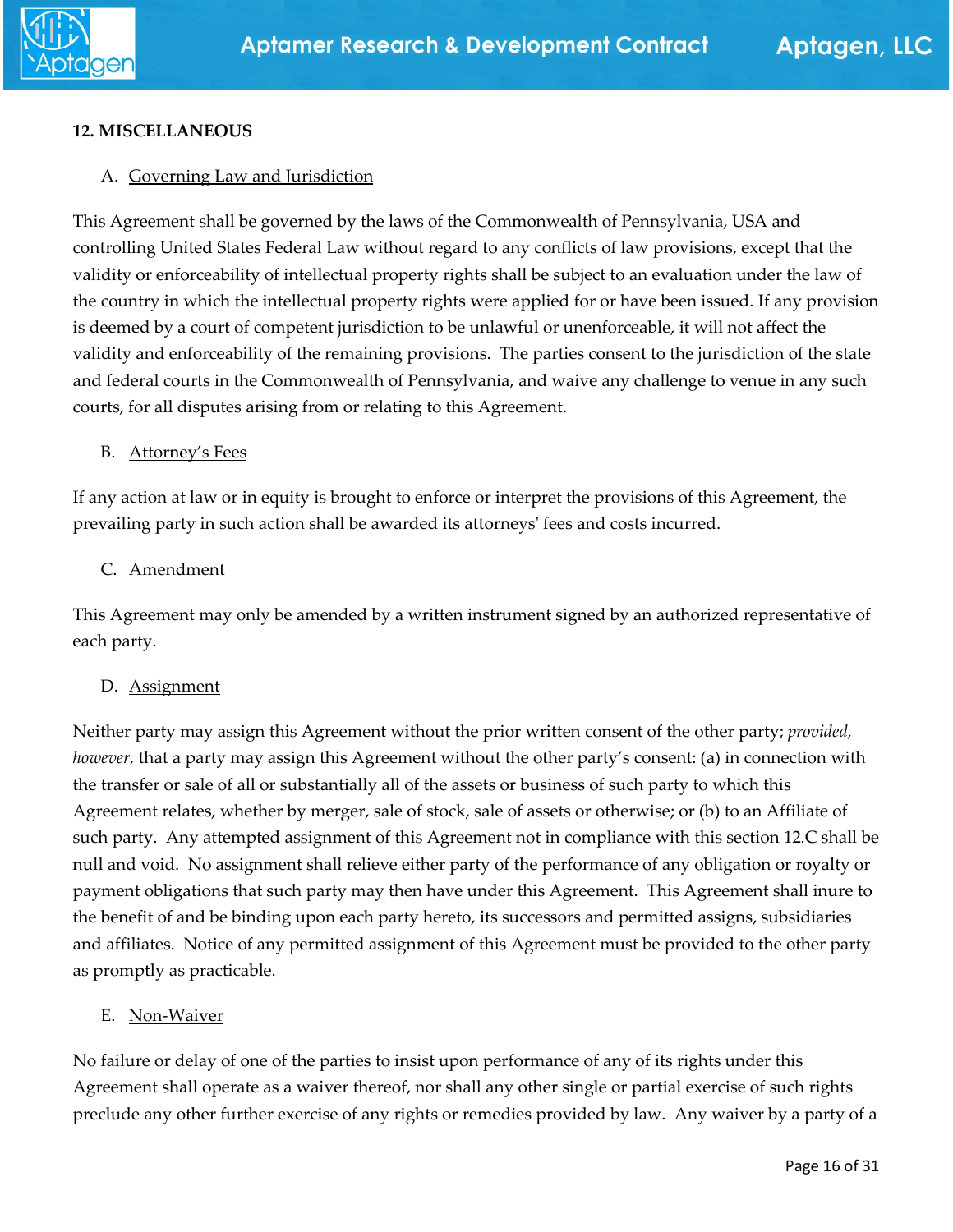

particular provision or right shall be in writing, shall be as to a particular matter and, if applicable, for a particular period of time and shall be executed by an authorized officer of the waiving party.

#### F. Partnership or Agency

Neither party is the agent of the other and the parties are not engaged in a partnership, joint venture, or any other form of association in which any party may be liable for the acts or omissions of the other. Neither party has the authority to obligate or bind the other party to any agreement or indebtedness.

#### G. **Agreement Entirety**

This Agreement and the attachments contains the final, complete and exclusive agreement of the parties with respect to the subject matter hereof and supersedes all prior understandings and agreements relating to its subject matter.

#### H. Associated Costs

Each party shall bear its own expenses arising out of the negotiation, preparation, execution, and performance of this Agreement, except where expressly provided by this Agreement. Customer has had the opportunity to and is advised that it should obtain legal counsel before entering this Agreement.

#### I. Counterparts

This Agreement shall be executed by any number of counterparts. All counterparts taken together will constitute one Agreement. An executed counterpart may be delivered by digital or facsimile transmission. In the event that any signature is delivered by facsimile transmission or by an e-mail which contains a portable document format (.pdf) file of an executed signature page, such executed signature page shall create a valid and binding obligation of the Party executing it (or on whose behalf such signature page is executed) with the same force and effect as if such executed signature page were an original thereof.

#### J. Signatories

The signatories to this Agreement warrant that they have the authority to enter their respective party into this legal and binding Agreement as a known representative for that party.

#### K. Further Actions

Each party agrees to execute, acknowledge and deliver such further instruments, including the exclusive license in Schedule D to the extent required pursuant to Section 6C, and to do all such other acts, as may be necessary or appropriate in order to carry out the purposes and intent of this Agreement.

L. Affiliates, Licensees, Assignees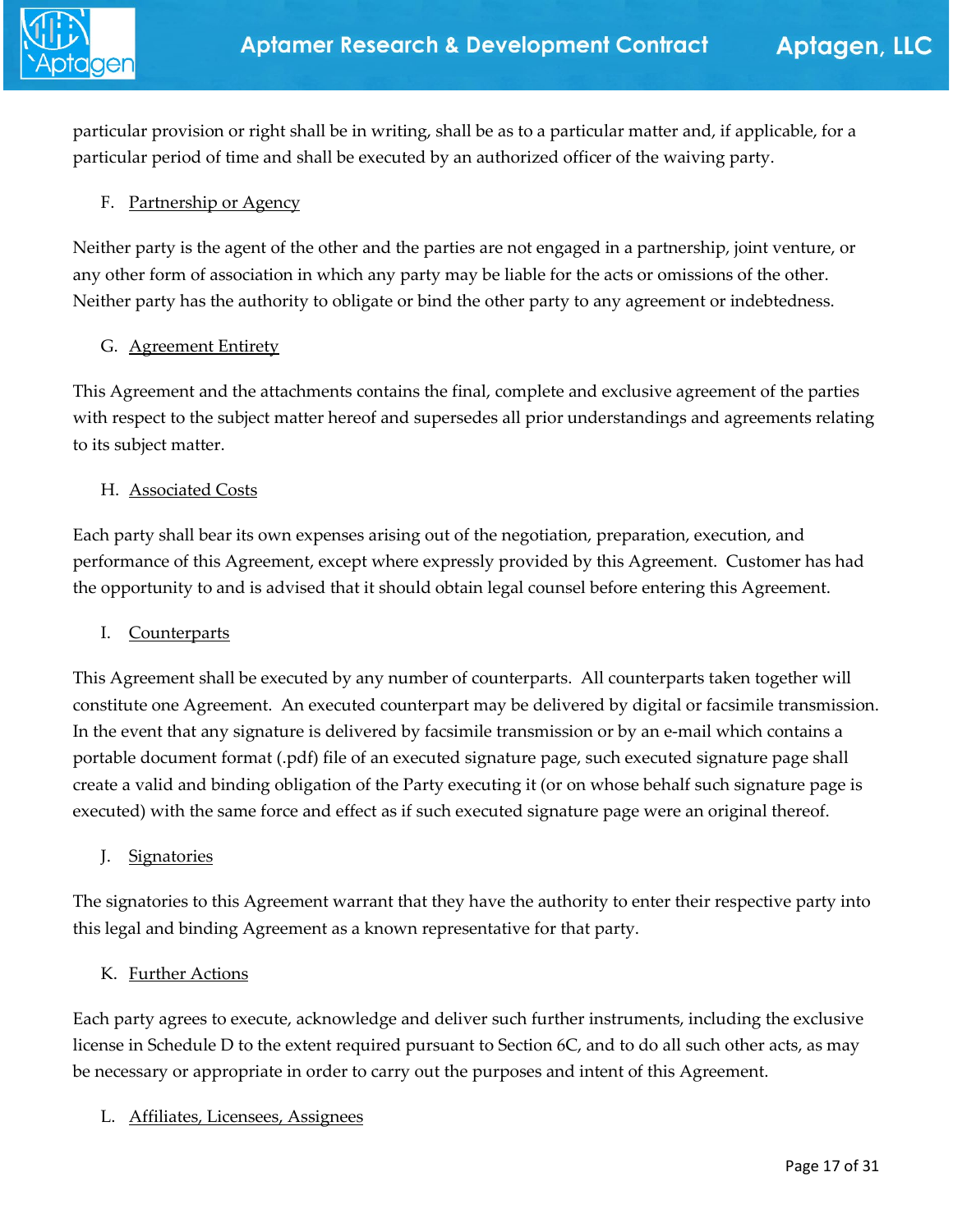

A party that elects to discharge any obligations and exercise any right hereunder through any of its Affiliates, or through licensees or assignees of Patent Rights, hereby guarantees the performance by such Affiliates, licensees or assignees of such party's obligations under this Agreement, and shall cause its Affiliates, licensees or assignees to comply with the provisions of this Agreement in connection with such performance. Any breach by a party's Affiliates, licensees or assignees of any of such party's obligations under this Agreement shall be deemed a breach by such party, and the other party may proceed directly against such party without any obligation to first proceed against such party's Affiliates, licensees or assignees.

#### **13. INTERPRETATION PRINCIPLES**

#### A. General Rules

The Following rules of interpretation apply, unless the context requires otherwise:

- a) Headings are for convenience only and shall not constitute any part of this Agreement or have any effect on its interpretation or construction.
- b) All references in this Agreement to the singular shall include the plural where applicable. Unless otherwise specified, references in this Agreement to any section or article shall include all subsections and paragraphs in such Section or Article and references in this Agreement to any subsection shall include all paragraphs in such subsection.
- c) A reference to any party to this Agreement or any other agreement or document includes the party's successors and permitted assigns.
- d) A reference to any agreement or document is to that agreement or document as amended, notated, supplemented, varied, or replaced from time to time, except to the extent prohibited by this Agreement or that other agreement or document.
- e) Any reference to conduct includes any affirmative acts and omissions.
- f)This Agreement is deemed to have been jointly drafted by the parties, and, in the event of a dispute, shall not be construed in favor of or against any party by reason of such party's contribution to the drafting of the Agreement.

#### B. Severability

The provisions of this Agreement shall be severable and if any provision of this Agreement should be found or held to be invalid or non-enforceable by either party in any jurisdiction, then the meaning of that provision will be construed, to the extent feasible, to render that provision valid and enforceable. If no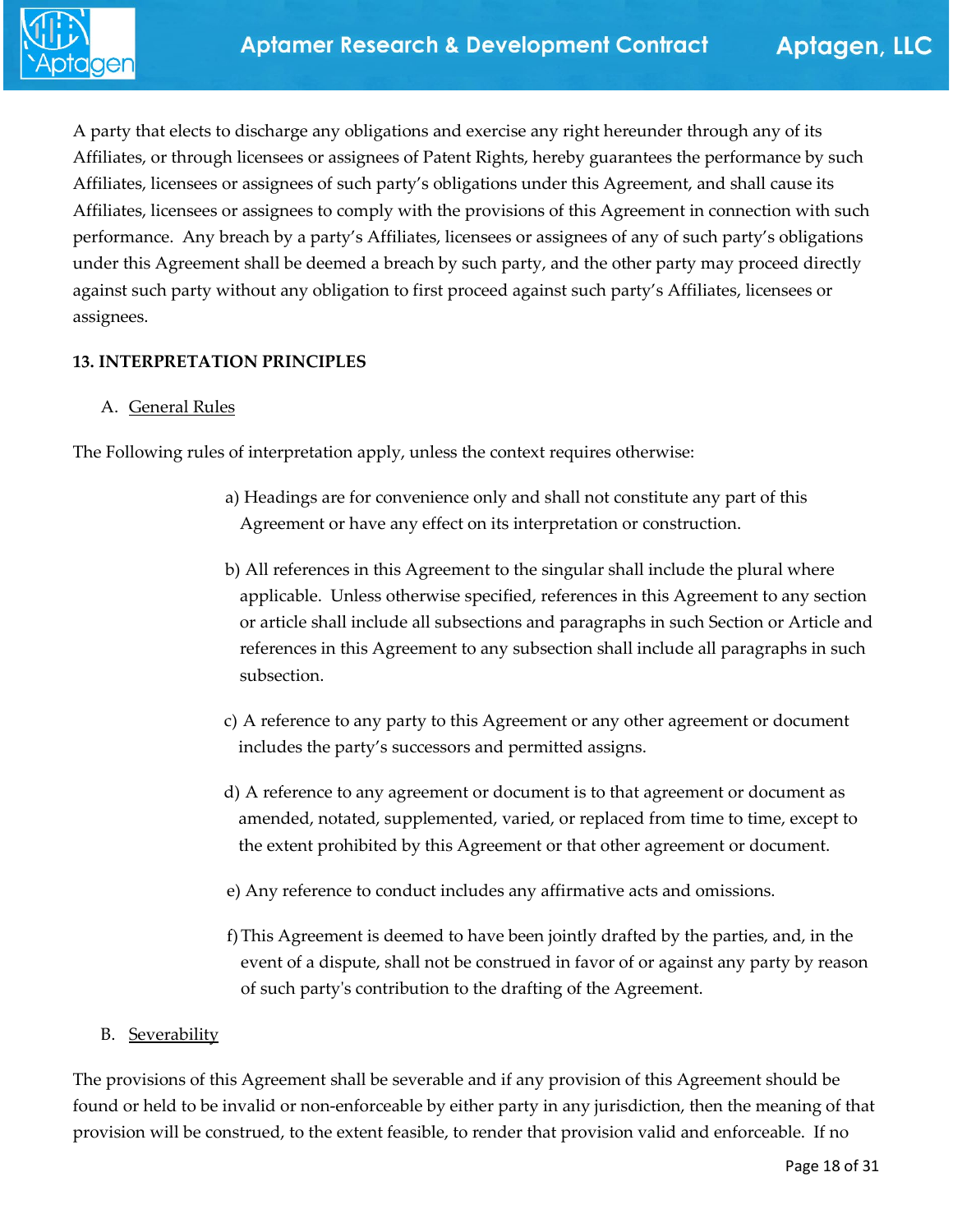

feasible interpretation would be capable of saving such provision, it is to be severed from the remainder of this Agreement, and the Agreement shall remain in full force and effect, and shall be construed to achieve the original intentions of the parties.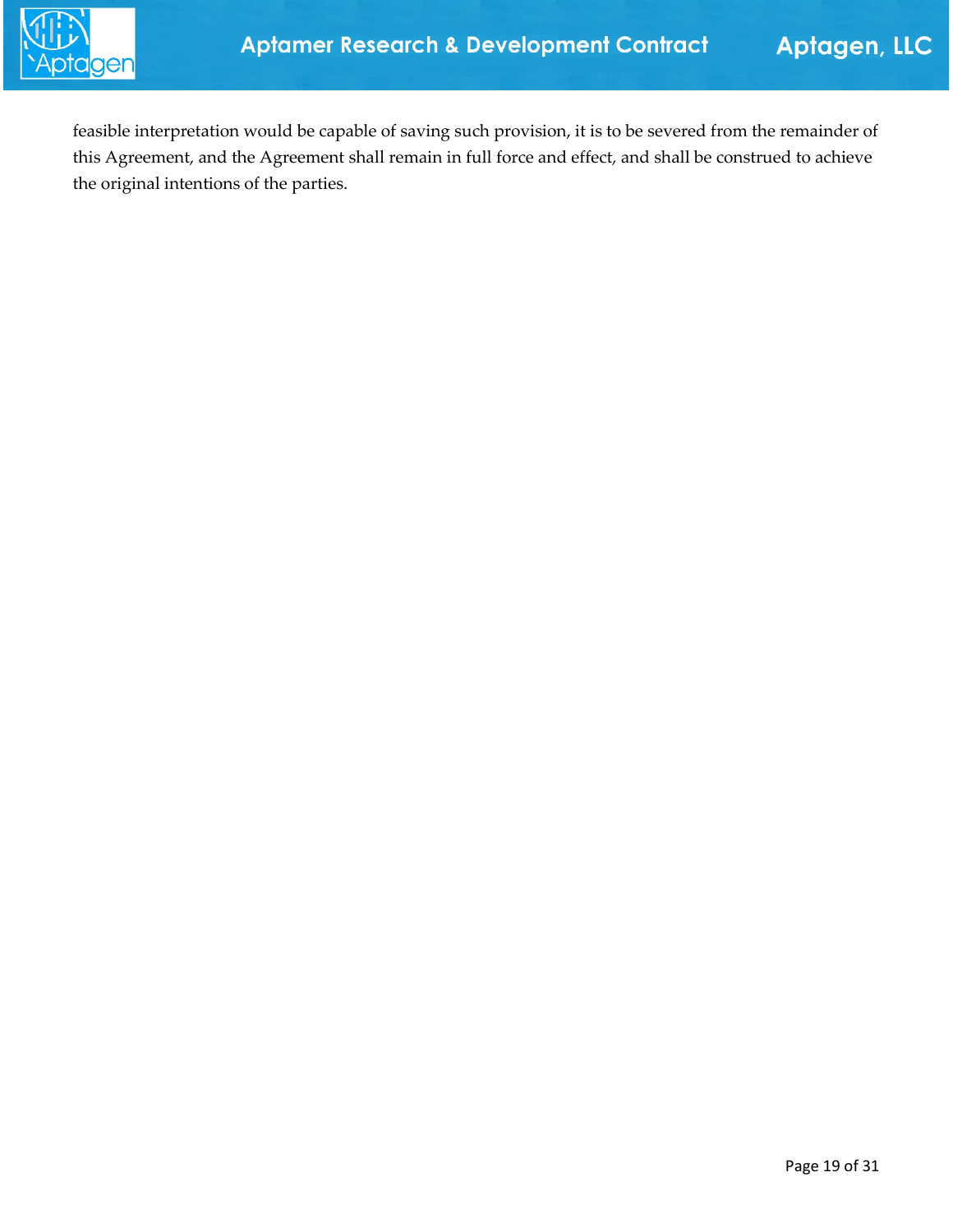

#### **14. EXECUTION**

This Document shall be EXECUTED as an AGREEMENT:

MMMMMMMMMMMMMMMMMMMMMMMMMMMMMM

Signed for and on the behalf of APTAGEN, LLC by its authorized representative

Date of Signature (Aptagen) President & CEO

\_\_\_\_/\_\_\_\_/\_\_\_\_\_\_ G. Thomas Caltagirone, Ph.D.

\_\_\_\_\_\_\_\_\_\_\_\_\_\_\_\_\_\_\_\_\_\_\_\_

MADOARDOARDOARDOARDOARDOARDOARDOARDOARDO CID

Signed for and on the behalf of CUSTOMER:

by its authorized representative

 $\overline{\phantom{a}}$  , where  $\overline{\phantom{a}}$  , where  $\overline{\phantom{a}}$ 

 \_\_\_\_\_\_\_\_\_\_\_\_\_\_\_\_(Printed Name)\_ \_\_\_\_\_\_\_\_\_\_\_\_\_\_\_\_(Title)

\_\_\_\_\_\_\_\_\_\_\_\_\_\_\_\_\_\_\_\_\_\_\_\_\_\_\_\_

 $\frac{1}{2}$   $\frac{1}{2}$   $\frac{1}{2}$   $\frac{1}{2}$   $\frac{1}{2}$   $\frac{1}{2}$   $\frac{1}{2}$   $\frac{1}{2}$   $\frac{1}{2}$   $\frac{1}{2}$   $\frac{1}{2}$   $\frac{1}{2}$   $\frac{1}{2}$   $\frac{1}{2}$   $\frac{1}{2}$   $\frac{1}{2}$   $\frac{1}{2}$   $\frac{1}{2}$   $\frac{1}{2}$   $\frac{1}{2}$   $\frac{1}{2}$   $\frac{1}{2}$ 

Date of Signature (Customer)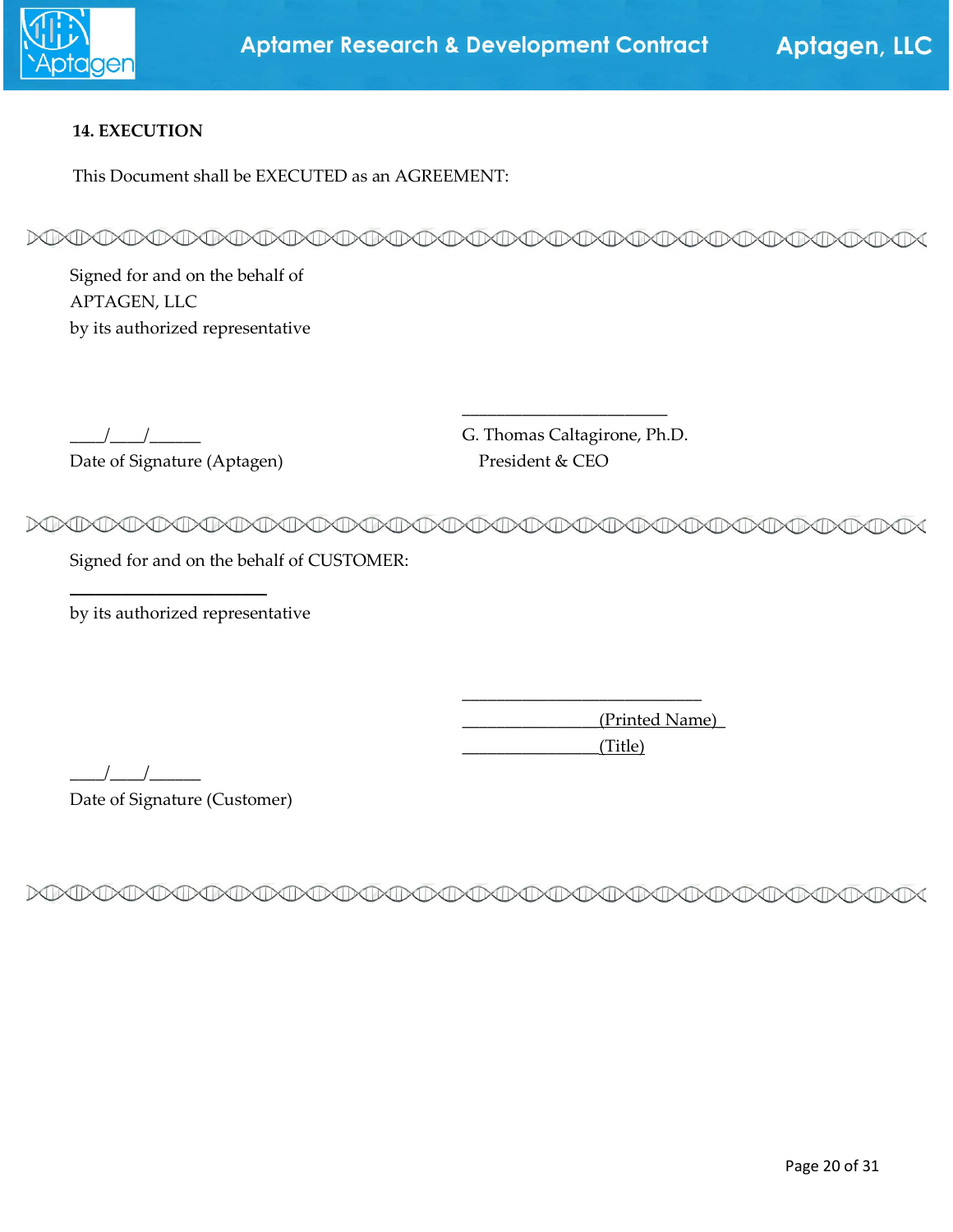

### SCHEDULE A-i (target)

### **Materials-**

Before sending any materials to Aptagen, we ask that you complete the following **PER ITEM.** (e.g. target, cell line, chemicals, solutions and buffers, etc…).

- 1. MSDS ? Sent / Attached / [NA] (circle one)
- 2. Material type: \_\_\_\_\_\_\_\_ (*if cells, you MUST complete the "cell information table" below*)
- 3. Supporting data attached (circle all that apply): [*HPLC] [Mass Spec] Other*
- 4. Included background literature regarding the biophysical properties of your target? ( $\frac{\gamma}{N}$ )

5. Recommended Biosafety Level (BSL): \_

- 6. Special Handling Instructions: \_
- 7. Storage Conditions: \_
- 8. Procedure for de-contamination: \_

Name of Organization: \_\_\_\_\_\_\_\_\_\_\_\_\_\_\_\_\_\_\_\_\_\_\_\_\_\_\_\_\_\_

Print Name

 $\overline{\phantom{a}}$  , where  $\overline{\phantom{a}}$ 

 $\frac{1}{2}$  ,  $\frac{1}{2}$  ,  $\frac{1}{2}$  ,  $\frac{1}{2}$  ,  $\frac{1}{2}$  ,  $\frac{1}{2}$  ,  $\frac{1}{2}$  ,  $\frac{1}{2}$  ,  $\frac{1}{2}$  ,  $\frac{1}{2}$  ,  $\frac{1}{2}$  ,  $\frac{1}{2}$  ,  $\frac{1}{2}$  ,  $\frac{1}{2}$  ,  $\frac{1}{2}$  ,  $\frac{1}{2}$  ,  $\frac{1}{2}$  ,  $\frac{1}{2}$  ,  $\frac{1$ 

Signature Date

Contact Details: \_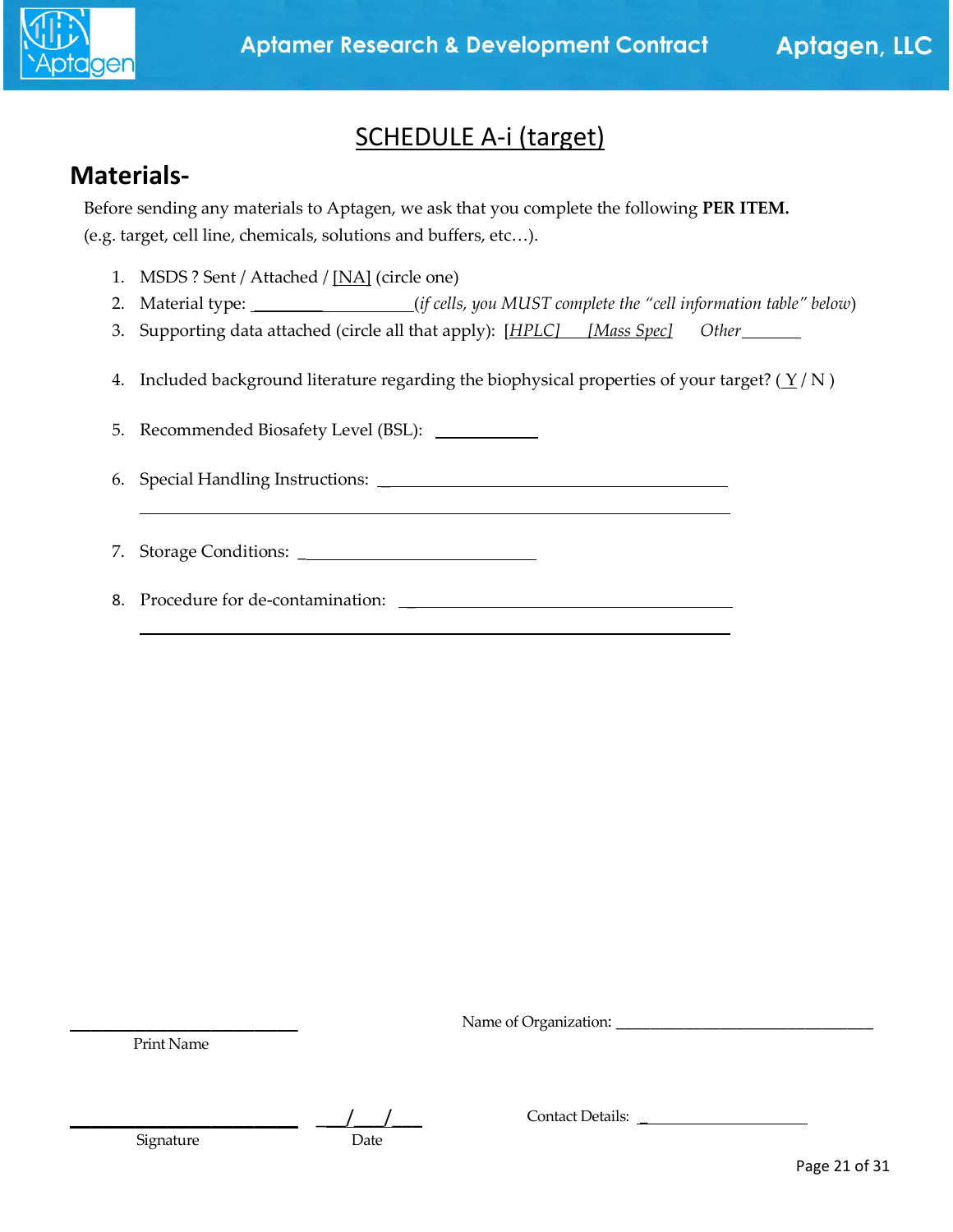

## SCHEDULE A-ii (counter-target)

### **Materials-**

Before sending any materials to Aptagen, we ask that you complete the following **PER ITEM.** (e.g. target, cell line, chemicals, solutions and buffers, etc…).

- 1. MSDS ? Sent / Attached / [NA] (circle one)
- 2. Material type: \_\_\_\_\_\_\_\_ (*if cells, you MUST complete the "cell information table" below*)
- 3. Supporting data attached (circle all that apply): [*HPLC] [Mass Spec] Other*
- 4. Included background literature regarding the biophysical properties of your target? ( $\frac{\gamma}{N}$ )

5. Recommended Biosafety Level (BSL): \_

- 6. Special Handling Instructions: \_
- 7. Storage Conditions: \_
- 8. Procedure for de-contamination: \_

Name of Organization: \_\_\_\_\_\_\_\_\_\_\_\_\_\_\_\_\_\_\_\_\_\_\_\_\_\_\_\_\_\_

Print Name

 $\overline{\phantom{a}}$  , where  $\overline{\phantom{a}}$ 

 $\frac{1}{2}$  ,  $\frac{1}{2}$  ,  $\frac{1}{2}$  ,  $\frac{1}{2}$  ,  $\frac{1}{2}$  ,  $\frac{1}{2}$  ,  $\frac{1}{2}$  ,  $\frac{1}{2}$  ,  $\frac{1}{2}$  ,  $\frac{1}{2}$  ,  $\frac{1}{2}$  ,  $\frac{1}{2}$  ,  $\frac{1}{2}$  ,  $\frac{1}{2}$  ,  $\frac{1}{2}$  ,  $\frac{1}{2}$  ,  $\frac{1}{2}$  ,  $\frac{1}{2}$  ,  $\frac{1$ 

Signature Date

Contact Details: \_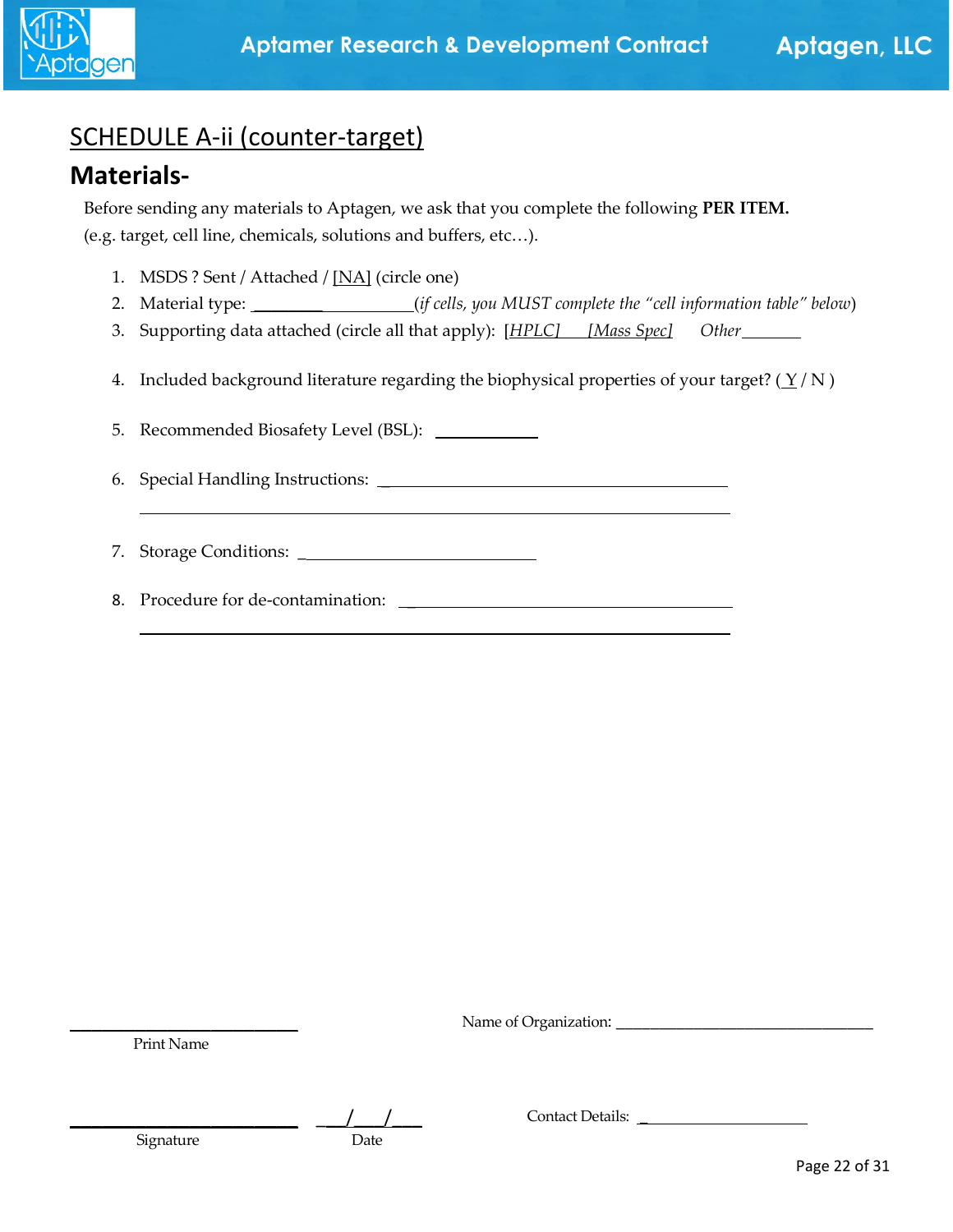

## SCHEDULE B **Research Plan- EXAMPLE**

#### **Note: The Project Start Date shall be considered as the latter of receiving materials or receiving the upfront payment.**

| <b>Task Name</b>                                                                                                   | Duration (Days)         |
|--------------------------------------------------------------------------------------------------------------------|-------------------------|
| Organization - ** [S/P/L] ###(+)/[S/P/L] ###(x)** - [Small Molecule/Protein/Cell/Other] SELEX Aptamer<br>(RNA/DNA) | 158                     |
| <b>INITIATION</b>                                                                                                  | 5                       |
| Receive Contract                                                                                                   | $\mathbf{1}$            |
| Acceptance/Signing of Contract                                                                                     | $\mathbf{1}$            |
| Receive Deposit from Customer (Phase I - Task A - Project Start Date)                                              | $\mathbf{1}$            |
| Obtain Admin Approval                                                                                              | $\mathbf{1}$            |
| Order Supplies                                                                                                     | $\mathbf{1}$            |
| PHASE I - SCREENING/SELECTION OF APTAMERS                                                                          | 71                      |
| Synthesis of Library                                                                                               | 5                       |
| Quality Control                                                                                                    | $\mathbf{1}$            |
| Primer Extension/Reagent Preparation                                                                               | $\overline{2}$          |
| Page Purification                                                                                                  | $\overline{2}$          |
| Nuclease Assay                                                                                                     | 5                       |
| <b>In-Vitro Screening</b>                                                                                          | 56                      |
| Round 1 (G0)                                                                                                       | 3                       |
| Positive Selection                                                                                                 | 0.5                     |
| <b>Counter Selection</b>                                                                                           | 0.5                     |
| Pilot PCR                                                                                                          | $\mathbf{1}$            |
| Preparative PCR                                                                                                    | $\mathbf{1}$            |
| Round 2 (G1)                                                                                                       | $\overline{\mathbf{4}}$ |
| <b>PAGE Purification</b>                                                                                           | $\mathbf{1}$            |
| Positive Selection                                                                                                 | 0.5                     |
| <b>Counter Selection</b>                                                                                           | 0.5                     |
| Pilot PCR                                                                                                          | $\mathbf{1}$            |
| Preparative PCR                                                                                                    | $\mathbf{1}$            |
| Round 3 (G2)                                                                                                       | $\overline{\mathbf{4}}$ |
| PAGE Purification                                                                                                  | 1                       |
| Positive Selection                                                                                                 | $0.5\,$                 |
| Counter Selection                                                                                                  | $0.5\,$                 |
| Pilot PCR                                                                                                          | $\mathbf{1}$            |
| Preparative PCR                                                                                                    | $\mathbf{1}$            |
| Round 4 (G3)                                                                                                       | $\boldsymbol{4}$        |
| PAGE Purification                                                                                                  | $\mathbf{1}$            |
| Positive Selection                                                                                                 | $0.5\,$                 |
| Counter Selection                                                                                                  | $0.5\,$                 |
| Pilot PCR                                                                                                          | $\mathbf{1}$            |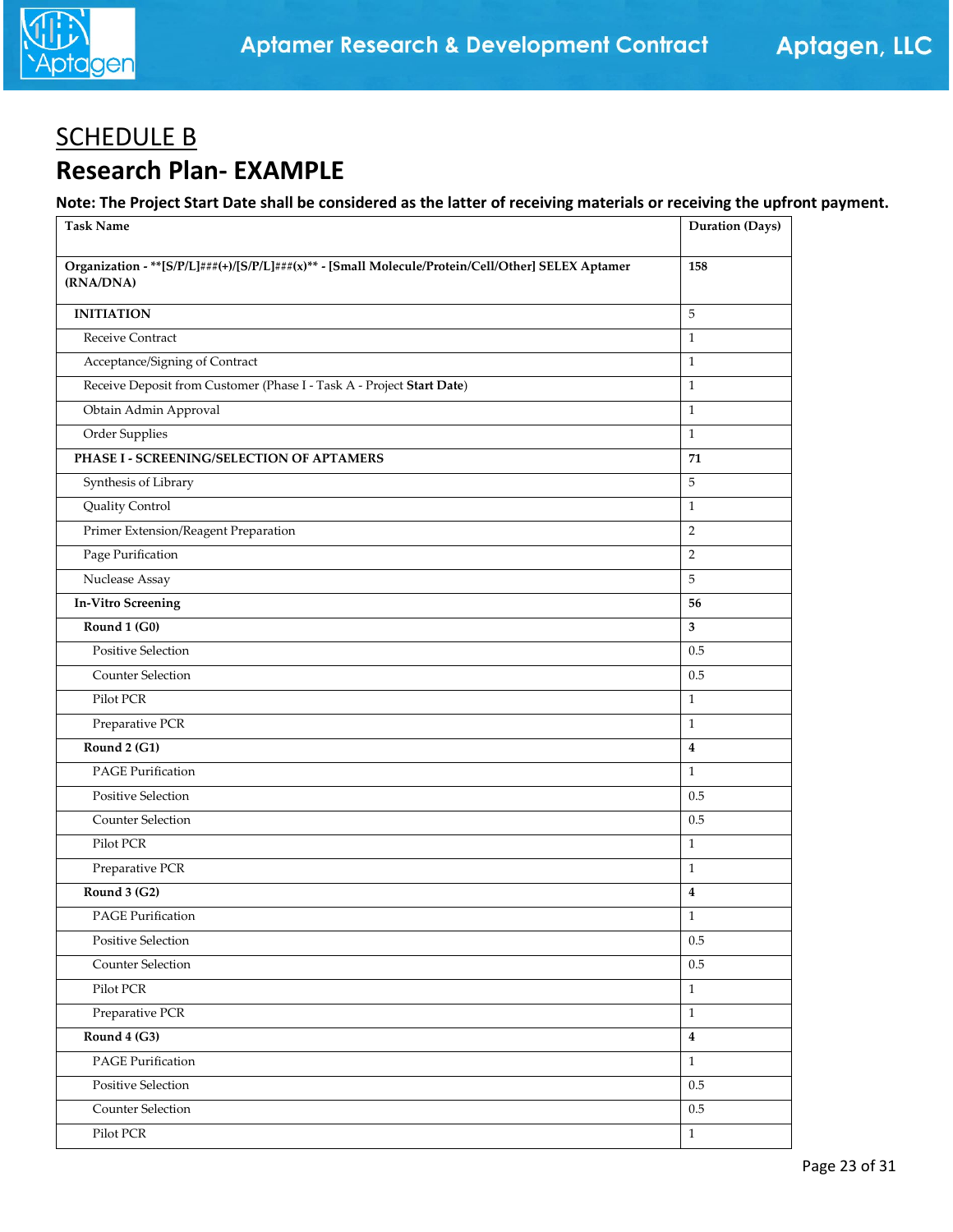

| Preparative PCR          | $\,1\,$                 |
|--------------------------|-------------------------|
| Round 5 (G4)             | $\overline{4}$          |
| PAGE Purification        | $\mathbf{1}$            |
| Positive Selection       | 0.5                     |
| Counter Selection        | 0.5                     |
| Pilot PCR                | $\mathbf{1}$            |
| Preparative PCR          | $\mathbf{1}$            |
| Round $6(G5)$            | $\overline{\mathbf{4}}$ |
| PAGE Purification        | $\mathbf{1}$            |
| Positive Selection       | 0.5                     |
| Counter Selection        | 0.5                     |
| Pilot PCR                | $\mathbf{1}$            |
| Preparative PCR          | $\mathbf{1}$            |
| Round 7 (G6)             | $\overline{4}$          |
| PAGE Purification        | $\mathbf{1}$            |
| Positive Selection       | 0.5                     |
| Counter Selection        | 0.5                     |
| Pilot PCR                | $\mathbf{1}$            |
| Preparative PCR          | $\mathbf{1}$            |
| Round 8 (G7)             | $\overline{\mathbf{4}}$ |
| PAGE Purification        | $\mathbf{1}$            |
| Positive Selection       | 0.5                     |
| Counter Selection        | 0.5                     |
| Pilot PCR                | $\mathbf{1}$            |
| Preparative PCR          | $1\,$                   |
| Round 9 (G8)             | $\boldsymbol{4}$        |
| <b>PAGE Purification</b> | $\mathbf{1}$            |
| Positive Selection       | $0.5\,$                 |
| Counter Selection        | 0.5                     |
| Pilot PCR                | $\,1\,$                 |
| Preparative PCR          | $\mathbf{1}$            |
| <b>Round 10 (G9)</b>     | $\boldsymbol{4}$        |
| PAGE Purification        | $\,1\,$                 |
| Positive Selection       | $0.5\,$                 |
| Counter Selection        | $0.5\,$                 |
| Pilot PCR                | $\,1$                   |
| Preparative PCR          | $\,1$                   |
| <b>Round 11 (G10)</b>    | $\overline{\mathbf{4}}$ |
| PAGE Purification        | $\mathbf{1}$            |
| Positive Selection       | $0.5\,$                 |
| Counter Selection        | $0.5\,$                 |
| Pilot PCR                | $\,1$                   |
|                          |                         |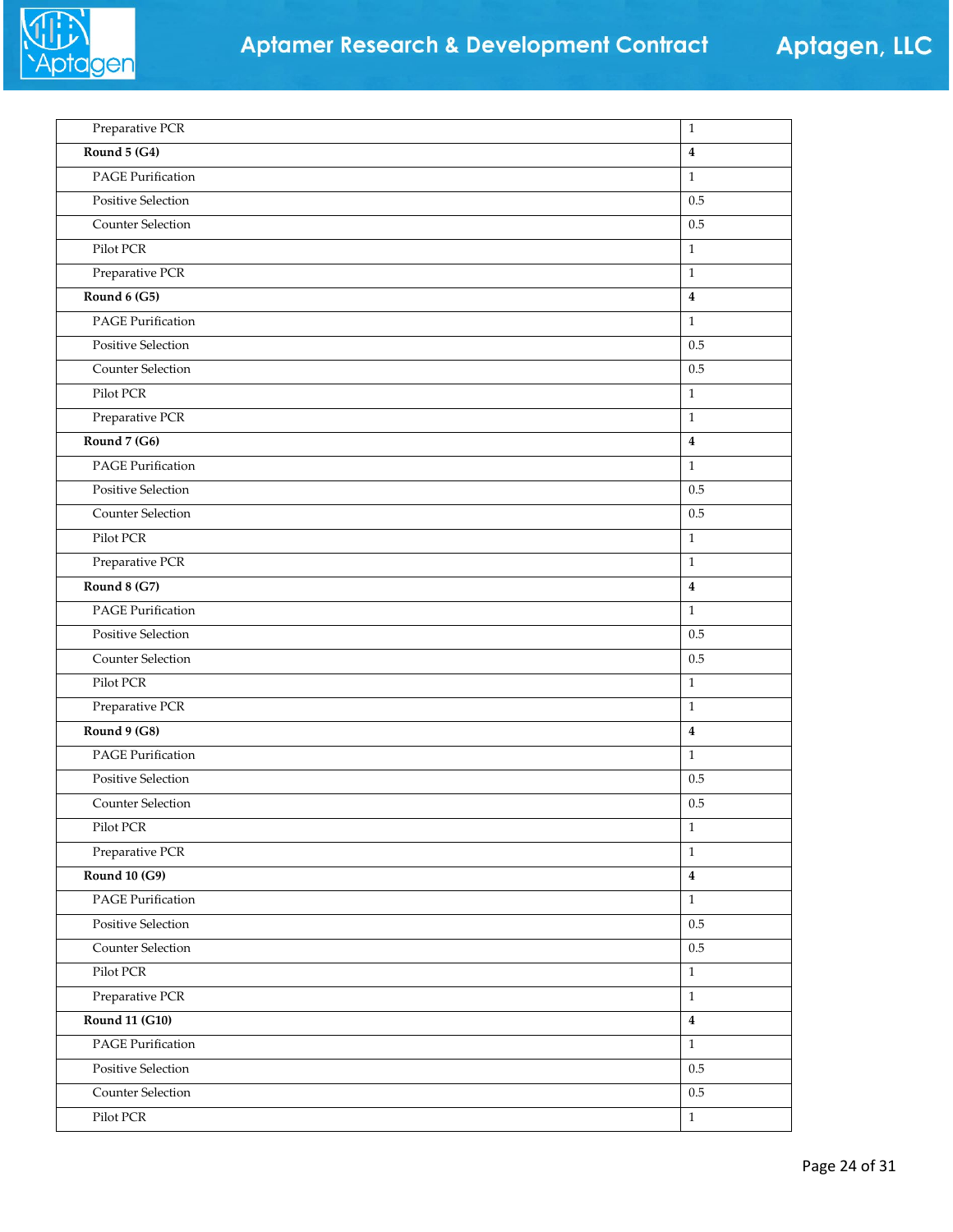

| Preparative PCR                                       | $\mathbf{1}$            |
|-------------------------------------------------------|-------------------------|
| <b>Round 12 (G11)</b>                                 | $\overline{\mathbf{4}}$ |
| <b>PAGE Purification</b>                              | $\mathbf{1}$            |
| <b>Positive Selection</b>                             | 0.5                     |
| Counter Selection                                     | 0.5                     |
| Pilot PCR                                             | $\mathbf{1}$            |
| Preparative PCR                                       | $\mathbf{1}$            |
| <b>Parallel Assessment</b>                            | $\overline{4}$          |
| <b>PAGE Purification</b>                              | $\mathbf{1}$            |
| <b>Positive Selection</b>                             | 0.5                     |
| Counter Selection                                     | 0.5                     |
| Pilot PCR                                             | $\mathbf{1}$            |
| Preparative PCR                                       | $\mathbf{1}$            |
| <b>PAGE Purification</b>                              | $\mathbf{1}$            |
| REPORT DELIVERY/INVOICE Customer (Phase I END DATE)   | 5                       |
| Receive Payment                                       | 15                      |
| PHASE II - SEQUENCING AND BIOINFORMATICS              | 16                      |
| NextGen Sequencing Preparation                        | $\overline{4}$          |
| NextGen Sequencing                                    | $\overline{4}$          |
| Sequence Analysis/Characterization of Library Pools   | $\overline{4}$          |
| REPORT DELIVERY/INVOICE Customer (Phase II END DATE)  | $\overline{4}$          |
| Receive Payment                                       | 15                      |
| PHASE III - APTAMER CANDIDATE SYNTHESIS               | 16                      |
| Synthesize Candidates                                 | 10                      |
| Quality Control                                       | $\mathbf{1}$            |
| SHIP Candidates/INVOICE Customer (Phase III END DATE) | 5                       |
| Receive Payment                                       | 15                      |
| PHASE IV - APTAMER CANDIDATE VALIDATION               | 30                      |
| Design and optimize assay                             | 10                      |
| Validate 1st Candidate                                | 3                       |
| Validate 2nd Candidate                                | 3                       |
| Validate 3rd Candidate                                | $\mathfrak{Z}$          |
| Validate 4th Candidate                                | 3                       |
| Validate 5th Candidate                                | $\mathfrak{Z}$          |
| REPORT DELIVRY/INVOICE Customer (Phase IV END DATE)   | 5                       |
| Receive Payment                                       | 15                      |
|                                                       |                         |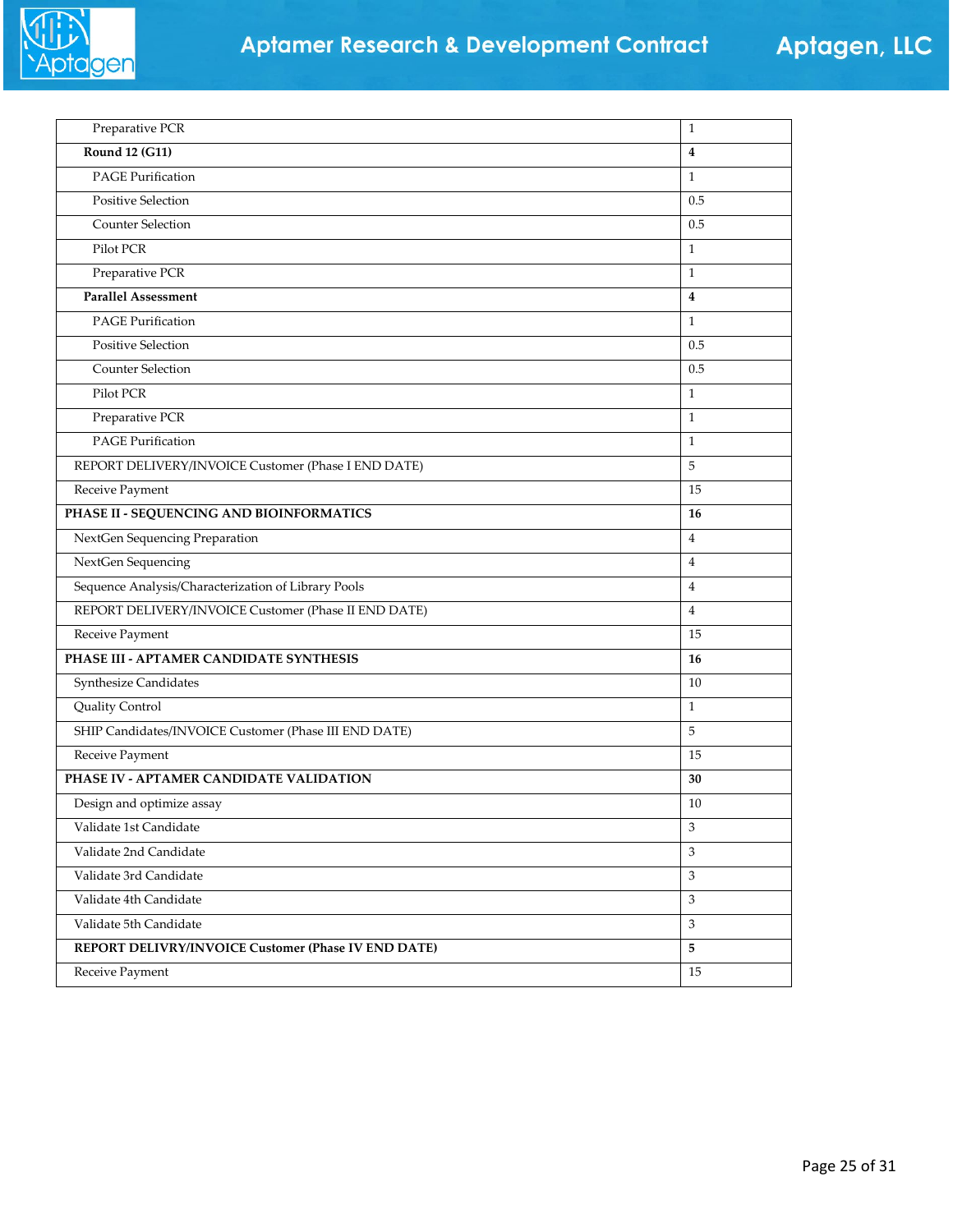

### SCHEDULE C

### **Fees & Deliverables-**

### **Monthly Rate = \$10,000.00 (USD)**

#### **Phase I – Screening/Selection**

#### STATEMENT OF WORK:

Iterative rounds of screening an initial random/biased library against \_\_\_\_\_\_\_\_\_\_\_\_\_\_\_\_\_(Target) for positive selection, negative-selection against blank sample matrix, and counter-selection for specificity shall be performed.

#### DELIVERABLE:

A full progress report on monitoring enrichment shall be provided to the Customer.

#### **Phase II – Sequencing/Bioinformatics**

STATEMENT OF WORK:

The enriched polyclonal pool is sequenced and thousands of candidate sequences are provided. The most promising candidates shall be identified using proprietary bioinformatics.

DELIVERABLE:

All sequencing data is available upon request. A full Progress/Analysis Report on a handful of the most likely candidates based on sequence homology, frequency, and motif analysis.

#### **Phase III – Polyclonal Synthesis**

STATEMENT OF WORK:

At least 96 sequences determined by bioinformatics analysis of the enriched pool of aptamer oligos are synthesized at the preparative scale.

DELIVERABLE:

Microplate-synthesized polyclonal pool is qualitatively assessed and at least 5 mg per target is delivered to the Client.

OR

A report summarizing the performance of candidates synthesized on parallel microarrays for semiquantitative assessment against target and counter-target.

#### **Phase IV – Monoclonal Synthesis and Pre-Validation**

STATEMENT OF WORK:

The top 5 performing candidates from Phase III are synthesized and tested qualitatively, using appropriate techniques at Aptagen's discretion, to assess binding.

DELIVERABLE:

A summary report on synthesis QC data and qualitative binding performance shall be provided to the Customer.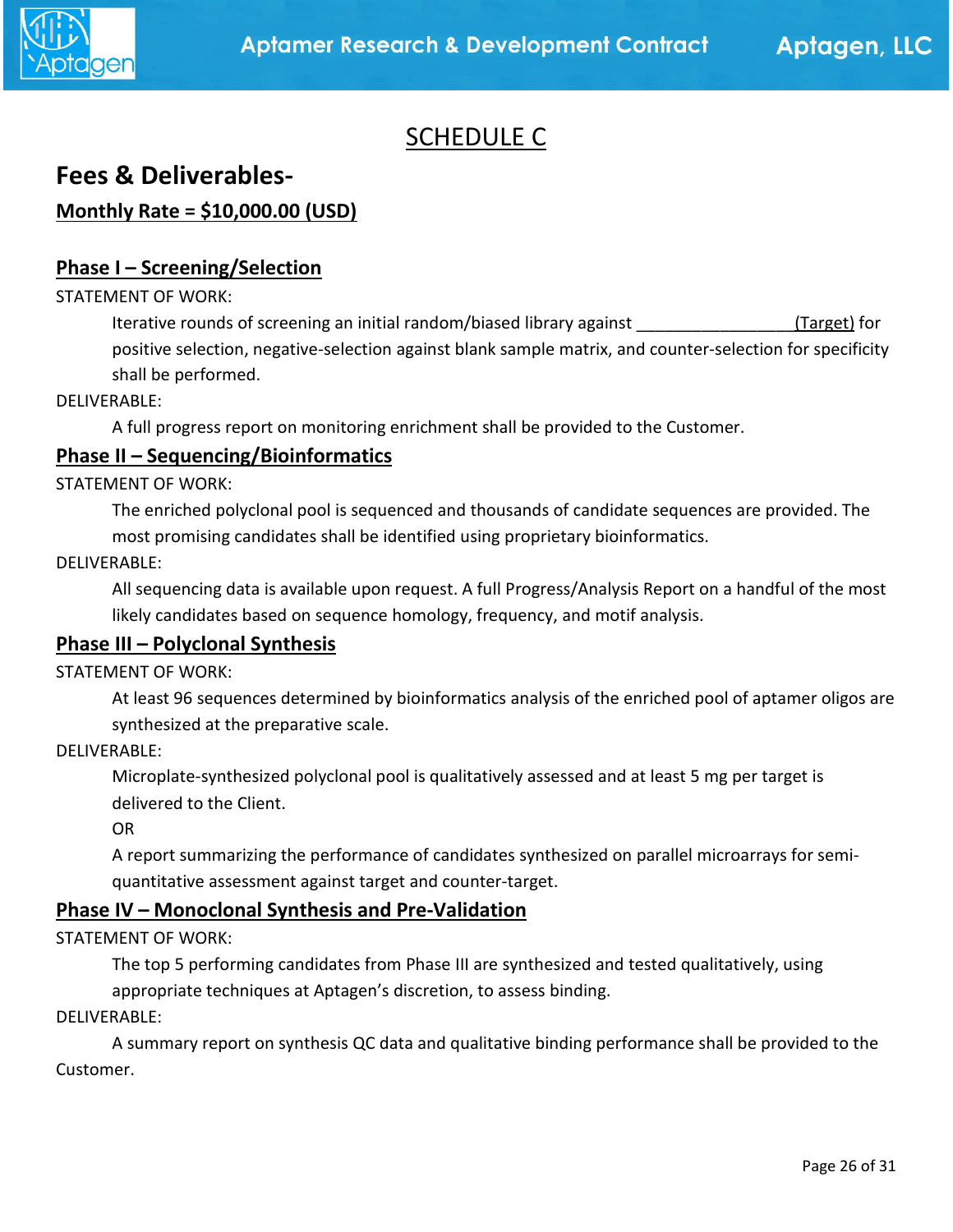

#### **Phase V – Validation**

STATEMENT OF WORK:

Material from candidates synthesized in Phase IV are assessed using appropriate techniques at

Aptagen's discretion, to assess Kd affinities, signal-to-background, LOD, targeting, or EC50/IC50, etc.

DELIVERABLE:

A full report summarizing the results of binding affinity assessments shall be provided to the Customer.

#### **Phase VI – Optimization / Apta-sensor Development**

(Optimization) STATEMENT OF WORK: Update with text. Update with text. Update with text. DELIVERABLE: Update with text. (Apta-sensor Development) STATEMENT OF WORK: Update with text. Update with text. Update with text. DELIVERABLE: Update with text. **Addendum to Schedule C, Superseding Deliverables:**

### **(Optional) Exclusivity (\$175,000.00 per target):**

The Client will own 100% of the rights to the aptamers Aptagen develops for the Client. Aptagen maintains a strict policy not to engage in Research and Development projects against the target(s) identified above using the identical aptamer chemistry (e.g. DNA) employed for this project. Aptagen reserves the right to engage in future projects against the above target(s) using alternative aptamer chemistries (e.g. RNA, 2'-F-RNA, Peptimer™, Aptabody™, etc.). The Customer, at any time up until 120 days after the receipt of final Deliverables, may elect to purchase this right as well as the 'right of first refusal' to exclude others from procuring Aptagen's Research and Development efforts against the target(s) listed above for any and all aptamer chemistries.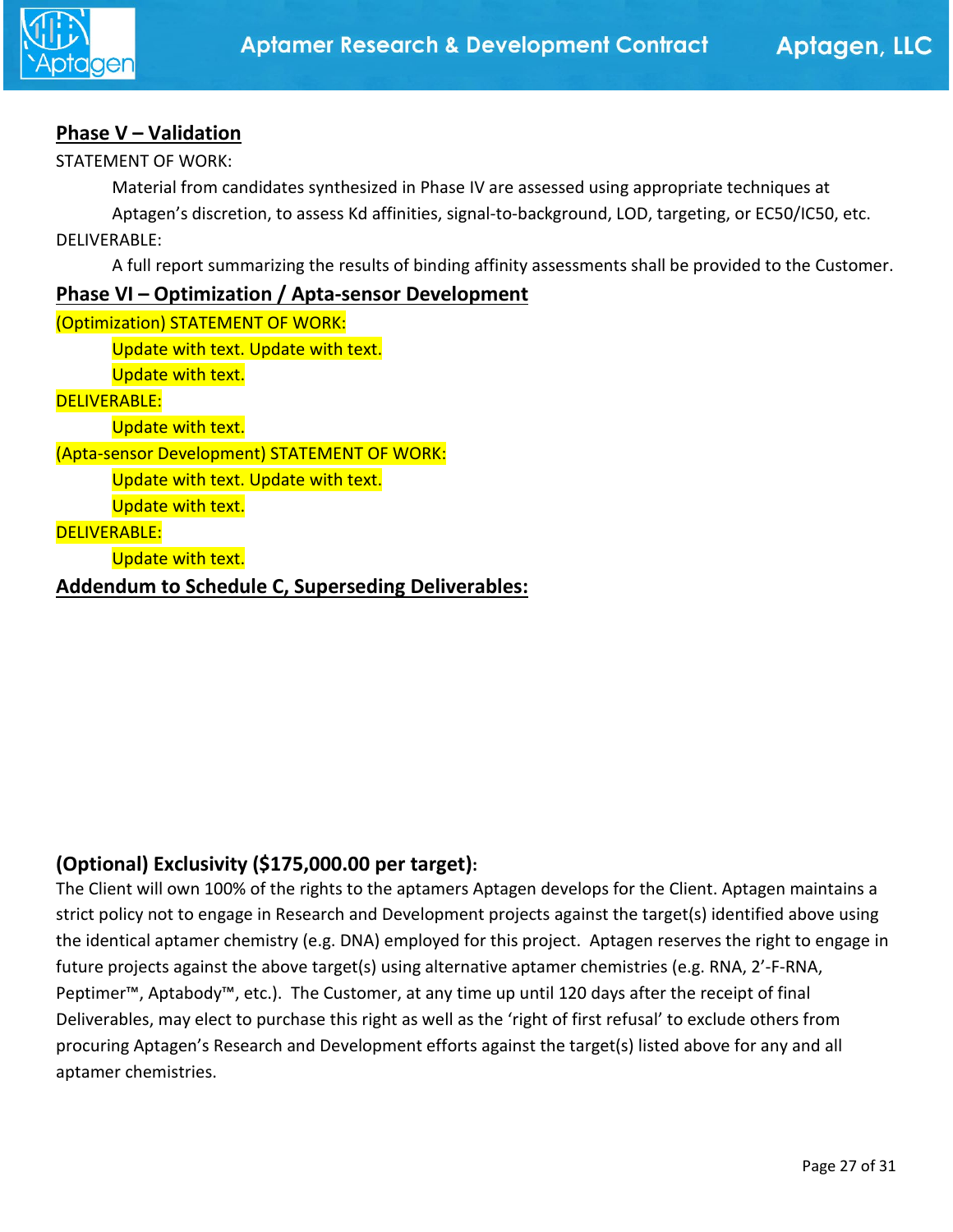

# SCHEDULE D Sample Exclusive License

 This Exclusive Licensing Agreement ("Agreement") is made and entered into as of the day of \_\_\_\_\_, 20\_\_\_\_, between \_\_\_\_\_\_\_\_ (first party) and Aptagen, Inc. having its principal place of business at 250 North Main Street, Jacobus, PA 17407.

#### RECITALS:

 Customer and Aptagen have entered a RESEARCH & DEVELOPMENT SERVICE CONTRACT (the "Contract") under which Customer is assigned and owns all Work Product and Patent Rights (as defined in the Contract), but Aptagen has rights to an exclusive (including exclusivity against Customer), worldwide, royalty-free license, to all such Work Product and Patent Rights, under certain terms and conditions set forth in the Contract. Aptagen's rights shall be subject to the following terms and conditions.

1. DEFINITIONS.

Affiliate(s) of a party, means: any individual or entity which directly or indirectly (including through intermediaries), is controlled by, or under common control with or controls such party.

Customer shall mean the first party to this Agreement and its Affiliates and Licensees.

Field shall mean treatments or diagnosis of humans or animals.

Know-How shall mean any and all unpatented and/or non-patentable technical data, information, materials, biological materials, such as plasmids, vectors, DNA sequences, organisms, cell lines, and other information owned or controlled by Customer in the Field which (i) relate to Product(s), including, without limitation, its chemical, biological, pharmacological, toxicological, nonclinical and clinical data, formulations, specifications and/or usage, or (ii) relate to processes, techniques and specifications for the manufacture of Product(s), including, without limitation, preparation, synthesis, culture, recovery and purification and quality control processes, techniques and specifications. Know-How shall not encompass Patent Rights.

Licensee shall mean any party licensed to use, exploit or sublicense Patent Rights or Know How.

Net Sales means the gross amounts invoiced by Customer, its Affiliate(s) or Licensees for sales of Products to Third Parties, less the following deductions actually provided to such unaffiliated entities:

- a) cash, trade or quantity discounts;<br>b) credits, rebates or refunds; and
- b) credits, rebates or refunds; and c) taxes (other than income taxes),
- taxes (other than income taxes), duties and tariffs.

Patent Rights shall mean any patent application or patent(s) assigned to or owned by Customer under the Contract and describing or claiming Products or whose claims cover the manufacture, use, importation, offer for sale or sale of Product(s), as well as any additional patents hereafter issuing from additional patent applications relating to the Product(s), including, but not limited to, a method of use of the Product(s), and any substitutions, continuations, continuations-in-part, divisions, reissues, reexaminations, renewals, or extensions of the terms thereof.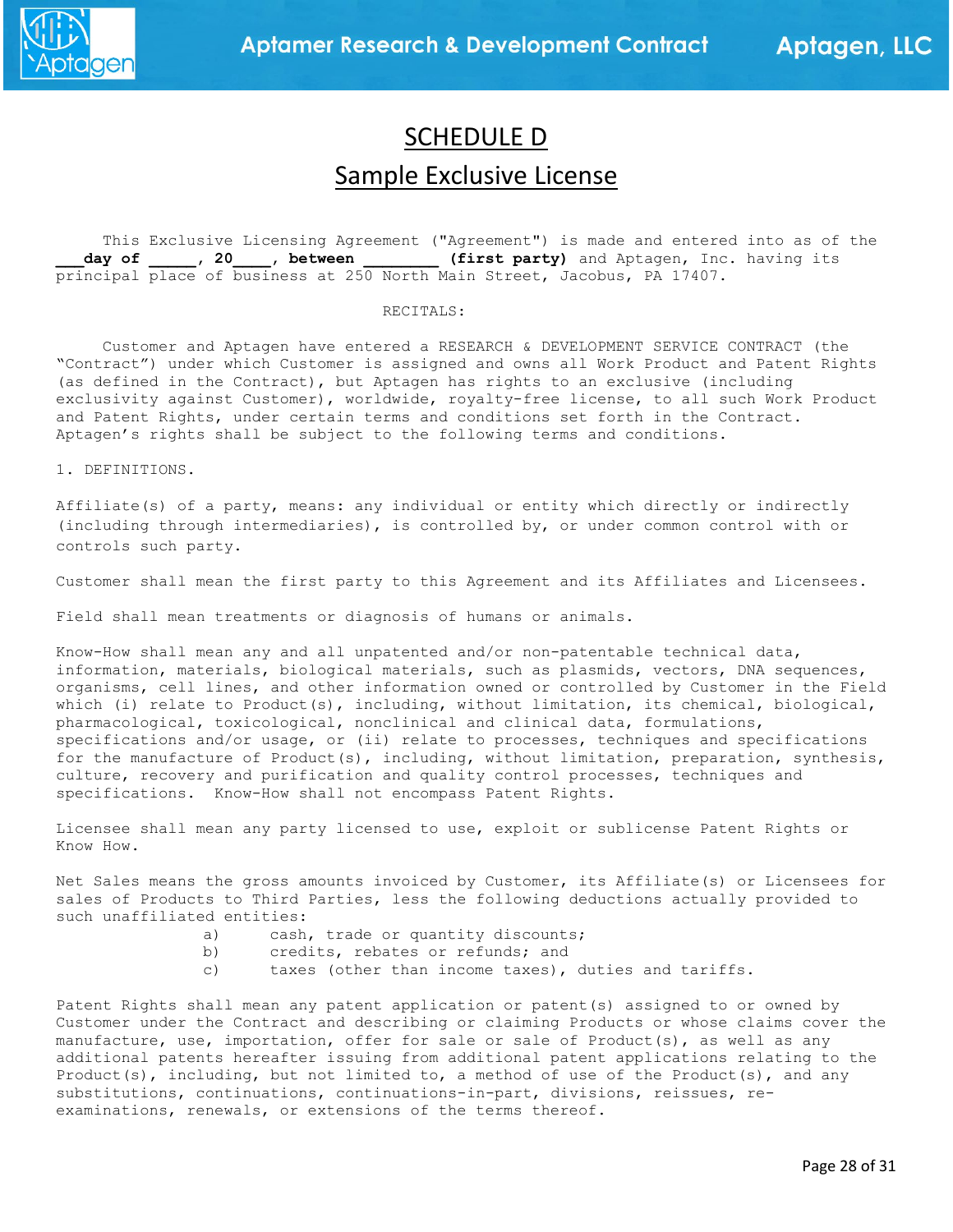

Product(s) shall mean aptamers and Work Product: assigned to Customer under the Contract; described or claimed in Patent Rights; or, using or incorporating Know How, as well as formulations thereof for administration to humans or animals.

Third Party(ies) shall mean any person or entity other than a party to this Agreement, its Affiliate(s), licensees and/or its respective employees.

2. GRANT OF LICENSE; SUBLICENSE; REPRESENTATIONS.

 2.1 Subject to the provisions of this Agreement, Customer grants to Aptagen an exclusive (against Customer and against Third Parties), perpetual, royalty-free, worldwide license under its Know-How and Patent Rights, with the right to grant sublicenses, to make, have made, use, import, offer for sale and sell Product(s) for use in the Field.

 2.4 Customer shall warrant the performance of any and all rights and obligations of this Agreement by its Affiliate(s) and/or Licensees. Aptagen shall warrant the performance of any and all rights and obligations of this Agreement by its Affiliate(s).

 2.5 Customer warrants to Aptagen that it is the owner of, or has rights to grant the license to Aptagen herein, and has not assigned, conveyed or otherwise encumbered by any agreement, either oral or written, any right, title or interest in and to the respective Patent Rights and Know-How which would be inconsistent with the rights granted hereunder. Each party warrants that it is free to enter into this Agreement and is free to carry out all of its obligations under this Agreement. Except as provided in Paragraphs 2.4, and 2.5 and as may be otherwise agreed in writing between the parties, the parties expressly disclaim all other warranties, express or implied, including without limitation, warranties of merchantability or fitness for a particular purpose with respect to the Product(s).

3. RESPONSIBILITIES OF THE PARTIES.

 3.1 The responsibility for development and regulatory approval of Products is with Aptagen. However, both parties will have full access to all submissions to, including clinical studies and other supporting information, and communications with the FDA relating to the Product(s). Each party, or its Affiliate(s) or Licensees (and in the case of Aptagen, its sublicensees), shall have the irrevocable right to refer to and crossreference all such submission documents for applications and registrations in other countries, subject to the terms of this Agreement.

 3.2 The parties shall have continuing obligations to timely advise each other of all adverse drug reactions and other similar matters relevant to obtaining or maintaining approvals and registrations of the Product(s). The parties shall have the continuing obligations to timely advise each other of any governmental regulatory problems, notices, actions or communications relating to the Product(s).

#### 4. EXCHANGE OF INFORMATION.

 4.1 Subject to the confidentiality obligations of Paragraph 6, the parties shall share their Know-How with each other. If necessary, each party also will provide such information to the other, to the extent reasonable, in suitable form for regulatory approval and registration purposes. Know-How that is subject to the confidentiality obligations of Paragraph 6 received by each party from the other shall only be used for the Product(s) in the Field, except with the express written consent of the other party.

 4.2 Aptagen will obtain and maintain, at its cost, its Patent Right(s) covering the Product(s) in each country in which Aptagen believes patent protection to be appropriate. Customer will advise Aptagen in writing of all pending or issued patents or patent applications within Patent Rights, and provide Aptagen the opportunity to file, maintain,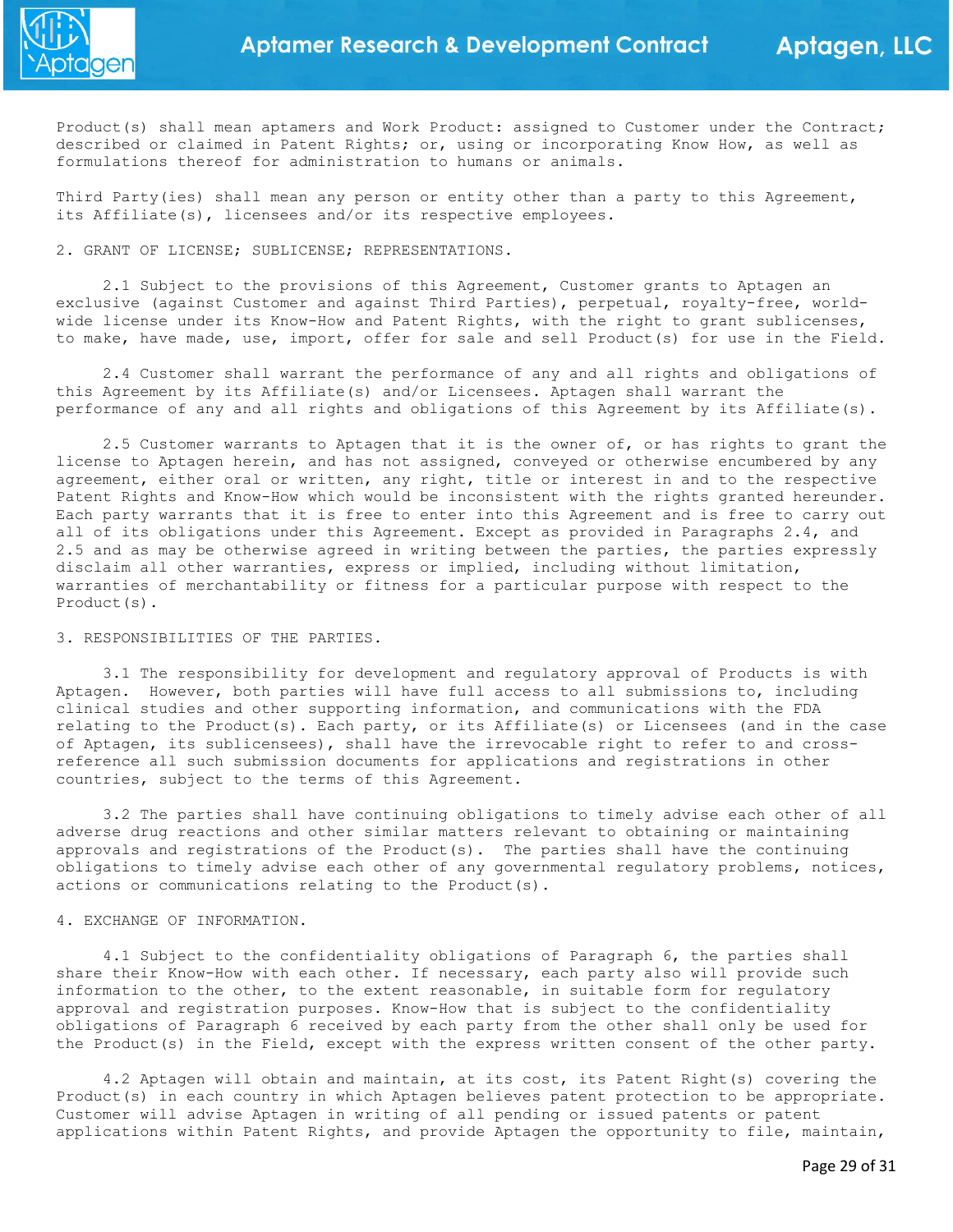renew or abandon such patents and patent applications, at Aptagen's sole cost and expense.

5. CONFIDENTIALITY AND PUBLICATIONS.

 5.1 Unless otherwise provided for in this Agreement, both parties shall treat the Know-How and any and all other information and data received or derived under this Agreement as strictly confidential, and shall not disclose the same to any Third Party during the Agreement Period and for five years thereafter, except for information which:

- (1) is or shall have been known to the receiving party prior to the disclosure by the other party as evidenced by written record of other proof;
- (2) is or shall have been public knowledge through no fault of the receiving party;
- (3) has been received from a Third Party who did not acquire it directly or indirectly from the disclosing party;
- (4) needs to be disclosed to government officials for purposes of obtaining registration of the Product(s); or
- (5) is compelled to be disclosed in the course of litigation by a Third Party, provided that the party compelled to make such disclosure provides the other party to this Agreement with notice of such compulsion sufficiently in advance of disclosure so as to provide such other party a reasonable time period to seek a protective order.

 Notwithstanding the above, both parties may disclose such information to their legal representatives and employees, to Affiliates, to legal representatives and employees of Affiliates, and to consultants to the extent such disclosure is necessary to achieve the purposes of this Agreement, and, as required by law or regulation.

6. INDEMNIFICATION; LIABILITY; INFRINGEMENT.

 6.1 Aptagen shall indemnify and hold Customer harmless from and against any and all damages, costs, expenses, and other liabilities, including, without limitation, all liability claims and damages with respect to the Product(s) sold by Aptagen, provided that a) no later than thirty days after receipt of notice by Customer of such claim, Customer shall notify Aptagen thereof; b) said damages, costs, expenses and other liabilities do not arise out of the negligence or violation by Customer of applicable laws or of its obligations under this Agreement; c) Customer fully cooperates with Aptagen in the defense of such claims without out-of-pocket cost to Customer; and d) Aptagen shall control the defense and or settlement thereof.

 6.2 Aptagen shall indemnify and hold harmless Customer, its Affiliates and Licensees from and against any and all damages, costs, expenses, and other liabilities incurred by them as the result of any infringement of patent rights of any Third Party arising from the manufacture, use or sale of the Product(s); provided that no later than ten days after receipt of notice by Customer of any such claim, Customer shall notify Aptagen thereof and give Aptagen the opportunity to undertake and direct the defense and/or settlement thereof.

 6.3 If Aptagen, Customer, or its respective Affiliate(s) or Licensees becomes aware of any actual or threatened infringement of any Patent Rights, such party shall promptly notify the other party in writing. Customer shall join the litigation as a party, on Aptagen's request, and/or execute all documents and instruments needed to provide Aptagen (at Aptagen's sole discretion) the right and ability to remedy the infringement; and